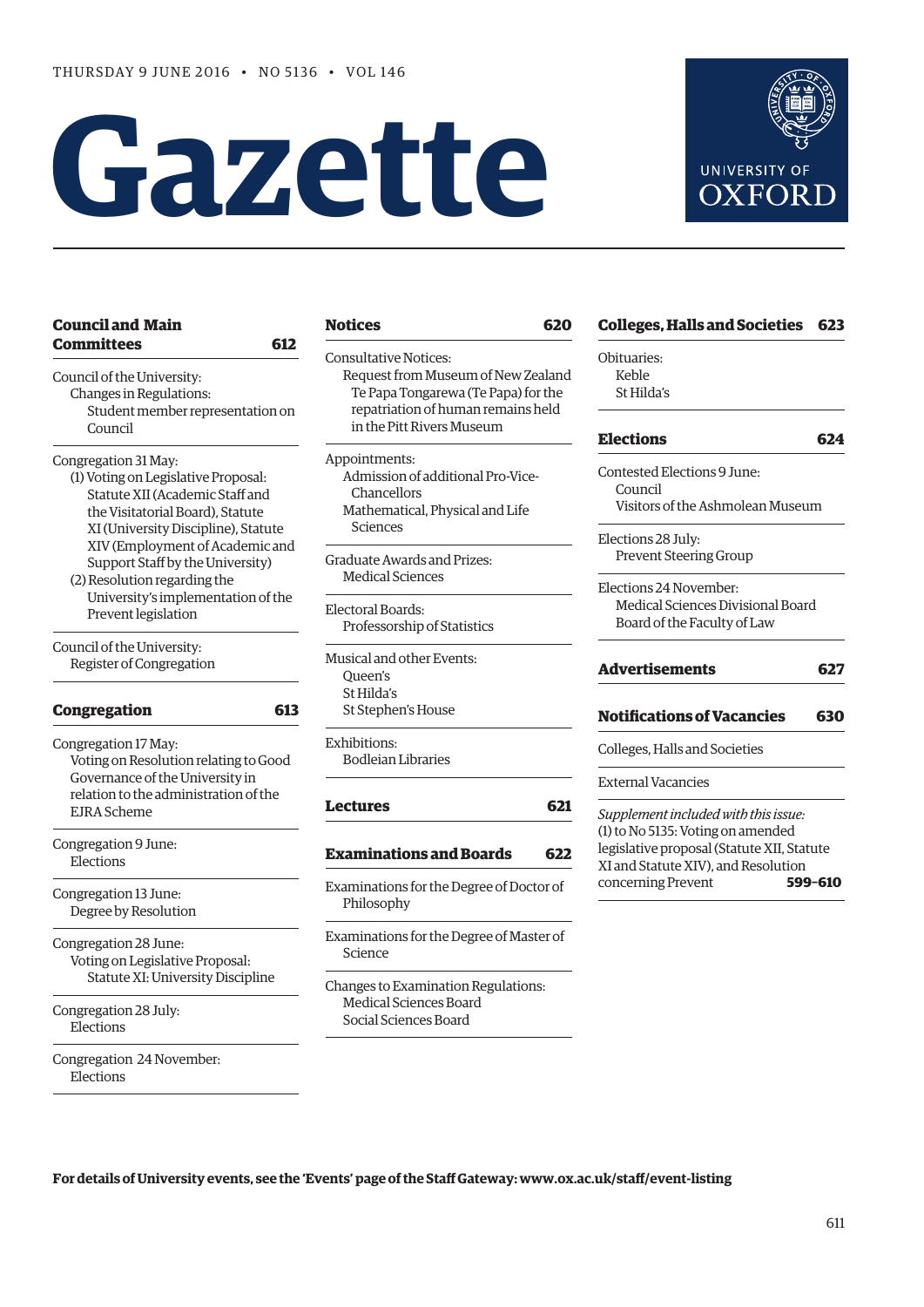# <span id="page-1-0"></span>Council and Main Committees

#### **Council of the University**

#### **Changes in Regulations**

Council has made the following changes in regulations, to come into effect on **23 June**.

## **Student member representation on Council**

#### *Explanatory Note*

The following changes, made on the recommendation of OUSU and Education Committee, define the third student member representative on Council as the OUSU Vice-President (Access and Academic Affairs).

The opportunity is also taken to correct an out-of-date reference in regulation 11.

#### *Text of Regulations*

**1** In Council Regulations 13 of 2002, concerning Council, delete existing regulations 4–11 and substitute (new text underlined, deleted text struck through):

'4. Student members shall be represented at meetings of Council by:

(1) the President of the Oxford University Student Union;

(2) the Vice-President (Graduates) of the Oxford University Student Union;

(3) the Vice-President (Access and Academic Affairs) of the Oxford University Student Union one member of the Council of the Oxford University Student Union chosen by that council.

5. (1) The member appointed under regulation 4 (3) above shall serve for one year from the Saturday in the first week of Hilary Full Term and shall be reeligible.

(2) If a casual vacancy occurs for a member appointed under regulation 4 (3) above, another member shall be appointed to serve for the remainder of the period of office of the vacating member, save that not more than one such replacement appointment may be made during any one period of office.

56. If the Vice-President (Graduates) of the Oxford University Student Union is or becomes during his or her period of office a member of the University in a category other than that of student member, he or she shall nevertheless be regarded as a student member for the purposes of these regulations.

67. The student members shall be entitled to speak at meetings of Council but not to vote.

- 78. (1) No student member shall be present for the discussion of reserved business.
	- (2) The following matters shall be reserved:
		- (*a*) issues of particular strategic sensitivity;

(*b*) issues of particular commercial sensitivity;

(*c*) issues solely for the consideration of the Trustees of the University;

(*d*) matters pertaining to specific individuals, such as honorary degrees, and decisions on appointments, promotions, and other matters concerning the personal position of members of the staff of the University; and the admission of individuals and their academic assessment and personal affairs; and

(*e*) any other matter at the discretion of the chairman of Council.

(3) In any case of doubt, the chairman of Council shall decide whether an item of business falls under one of the categories listed in paragraph (2) above, and his or her decision shall be final.

89. The student members shall receive the full Council agenda paper but not the papers or minutes relating to reserved business.

910. The student members shall respect the conventions of Council as set out in its standing orders.

1011. While these regulations remain in force, the provisions of section  $410$  of Statute XIII, concerning access by student members on a joint committee to the parent body, shall not apply to the Joint Subcommittee of the Education Committee with Student Members.'

**2** Ibid, renumber existing regulation 12 as regulation 11.

**3** In Part 6 of Council Regulations 2 of 2004, concerning the Committee for the Proctors' Office, replace the cross-reference to regulations 4–11 of Council Regulations 13 of 2002 with a cross-reference to regulations 4–10 of Council Regulations 13 of 2002.

#### **Congregation** 31 May

**(1) Voting on Legislative Proposal: Statute XII (Academic Staff and the Visitatorial Board), Statute XI (University Discipline), Statute XIV (Employment of Academic and Support Staff by the University)**

# **Inconsistent provisions within the amended legislative proposal**

In accordance with regulation 2.15 of Congregation Regulations 2 of 2002, Council may submit to Congregation the choice between inconsistent provisions which may have been introduced into the legislative proposal. Given that all of the amendments were accepted, two sets of inconsistent revisions were submitted to Congregation. At the meeting, both of the recommendations from Council were adopted without a division. For the text of the recommendations and the amended legislative proposal, see Supplement (1) to *Gazette* No 5134, available at www.ox.ac. uk/ [gazette/2015-2016/26may2016-no5134/](www.ox.ac.uk/gazette/2015-2016/26may2016-no5134/supplements) supplements.

#### **Results**

At the Congregation meeting the amended legislative proposal was approved on a division. The results are as follows:

#### *For: 82; against: 4*.

 (For the text of the original legislative proposal, the explanatory note and changes [in associated regulations, see Supplement](http://www.ox.ac.uk/gazette/2015-2016/24march2016-no5128/supplements/)  (2) to *Gazette* No 5127 published with the 24 March 2016 *Gazette*.)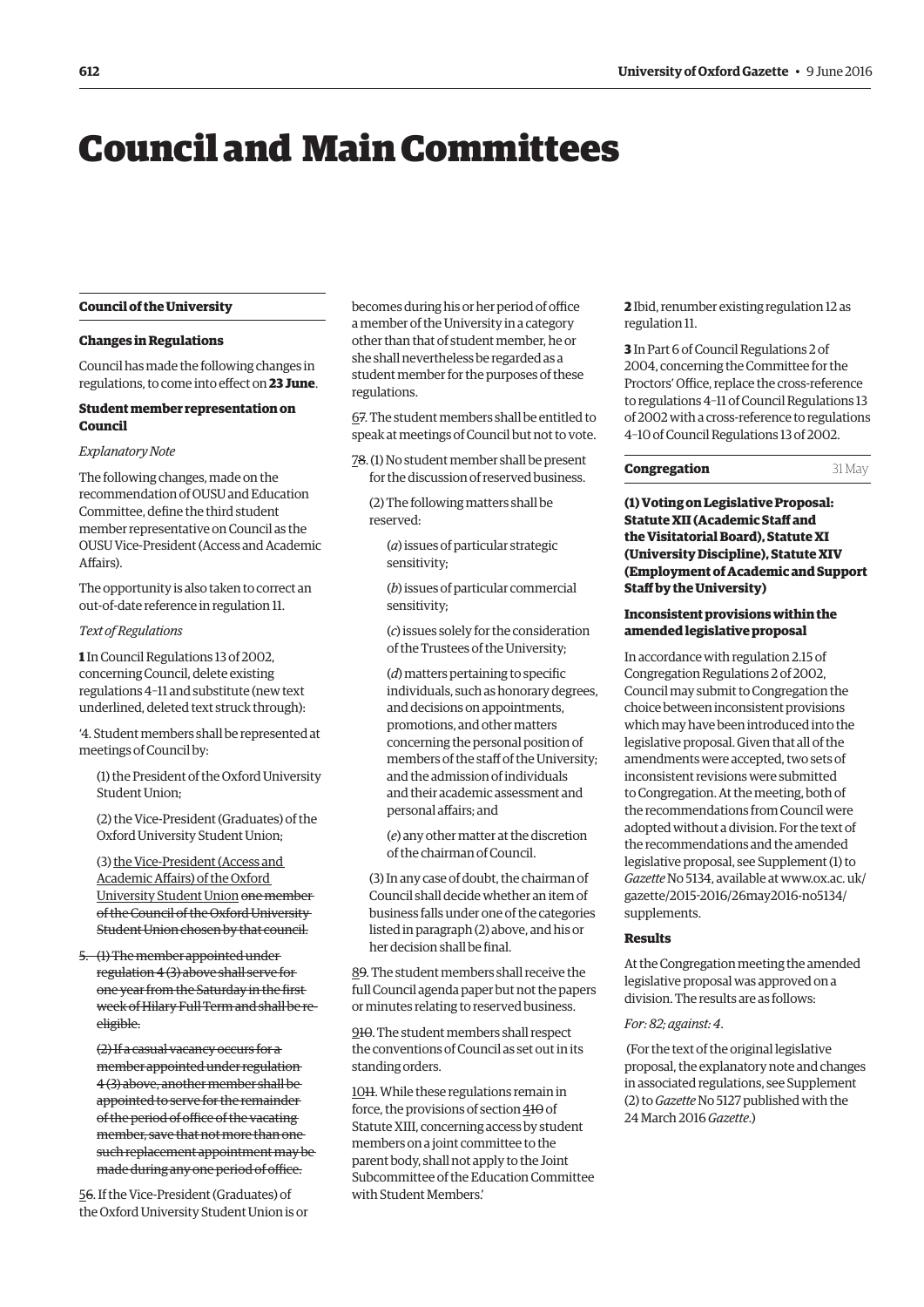# Congregation

# <span id="page-2-0"></span>**(2) Resolution regarding the University's implementation of the Prevent legislation**

At the meeting, the Vice- Chancellor declared the resolution approved without a division.

(For the text of the resolution, the list of signatories and Council's response, see *Gazette* [No 5124, 26 May 2016, pp559.\)](http://www.ox.ac.uk/gazette/2015-2016/26may2016-no5134/congregation/#cong3)

#### *Transcript*

The transcript of the meeting is published as Supplement (1) to *Gazette* No 5135 (distributed with this issue of the *Gazette*) [and on the Congregation website at www.](www.admin.ox.ac.uk/councilsec/governance/congregation)  admin.ox.ac.uk/councilsec/governance/ congregation.

#### **Council of the University**

#### **Register of Congregation**

The Vice-Chancellor reports that the following names have been added to the Register of Congregation:

Adams, A C G, New College Antoniades, C A, Brasenose Donaldson Hanna, K L, Subdepartment of Atmospheric, Oceanic and Planetary Physics Dzenovska, D A, Kellogg Geng, F, IT Services Ghosh, A, School of Geography and the Environment Pottle, T M, Lady Margaret Hall Shaw, R L, Careers Service

# **Divisional and Faculty Boards**

For changes in regulations for examinations see '[Examinations and Boards'](#page-12-0) below.

| Congregation | 17 May |
|--------------|--------|
|--------------|--------|

# **Voting on Resolution relating to Good Governance of the University in Relation to the Administration of the EJRA Scheme**

At the Congregation meeting on 17 May the resolution was rejected (for: 121; against: 149).

Since more than 50 members of Congregation have requisitioned a postal vote on the resolution relating to Good Governance of the University in Relation to the Administration of the EJRA Scheme, the rejection of the resolution in Congregation on 17 May (see supplement (1) to *Gazette* No [5133\) is not confirmed, and a postal vote will](http://www.ox.ac.uk/gazette/2015-2016/26may2016-no5134/supplements/) now take place.

#### *Signatories to requisition:*

Nicholas Barber, Trinity, Law Patrick Baird, University, Physics Hugh Jenkyns, St Edmund Hall Anthony B Watts, Earth Sciences Heather A Bouman, Earth Sciences Chris J Ballentine, Earth Sciences Rosalind E M Rickaby, Earth Sciences Bernard Wood, Earth Sciences Frances Ashcroft, Trinity, Physiology, Anatomy and Genetics Stephen Cameron, Computer Science David E Logan, Chemistry S J Ferguson, St Edmund Hall, Biochemistry L A Goldberg, St Edmund Hall, Computer Science R M Adlington, Chemistry V Gouverneur, Chemistry Darren Dixon, Chemistry Michael Willis, Chemistry George Fleet, Chemistry Edward Anderson, Chemistry Stephen Fletcher, Chemistry Jonathan Burton, Chemistry Mark Griffith, New, English Christopher Tyerman, Hertford, History Erica Charters, Wolfson, History Daniel Isaacson, Wolfson, Philosophy Rene Banares-Alcantara, New, Engineering Science A J Venables, Economics Yves Capdeboscq, The Queen's, Mathematical Institute William Poole, New

Miles Hewstone, New Vincent Vitale, Theology & Religion James Orr, Christ Church Benjamin Caldecott, Smith School of Enterprise and the Environment Andrew Moore, Regent's Park, Theology T J Mawson, St Peter's, Philosophy Brian Leftow, Oriel, Theology Juliane Kerkhecker, Oriel, Classics John Huber, Oriel, Engineering Science William Wood, Oriel Douglas Hamilton, Oriel, Engineering Science Gonzalo Rodriguez-Pereyra, Oriel, Philosophy Max Crispin, Oriel, Biochemistry Hindy Najman, Oriel, Theology Joel Rasmussen, Mansfield, Theology & Religion Paul Ewart, Physics Steven Rose, Physics C Richard Stone, Somerville, Engineering Science Martin H Davy, Exeter, Engineering Science Armin Reichold, Balliol, Physics Subir Sarkar, Linacre, Physics John H Cobb, Keble, Physics Justin Wark, Trinity, Physics Amanda Cooper-Sarkar, St Hilda's, Physics T J Donohoe, Chemistry M D Smith, Chemistry R I Cooper , Chemistry S J Conway, Chemistry Harry L Anderson, Keble, Chemistry Kay Davies, Hertford Angela Russell, St John's, Chemistry and Pharmacology Paul Roberts, Chemistry Stephen G Davies, Magdalen, Chemistry James E Thomson, St Catherine's, Chemistry Jeremy Robertson, Brasenose, Chemistry Hagan Bayley, Hertford, Chemistry Fraser Armstrong, St John's, Chemistry Peter Edwards, St Catherine's, Chemistry Tiancun Xiao, Chemistry Richard G Compton, St John's Sam Thompson, Christ Church, Chemistry John Pitcher, St John's Malcolm Davies, St John's John Langton, St John's Linda McDowell, St John's Jeyaraney Kathirithamby, St Hugh's Adrian L Harris, Oncology Peter W Smith, NPEU, NDPH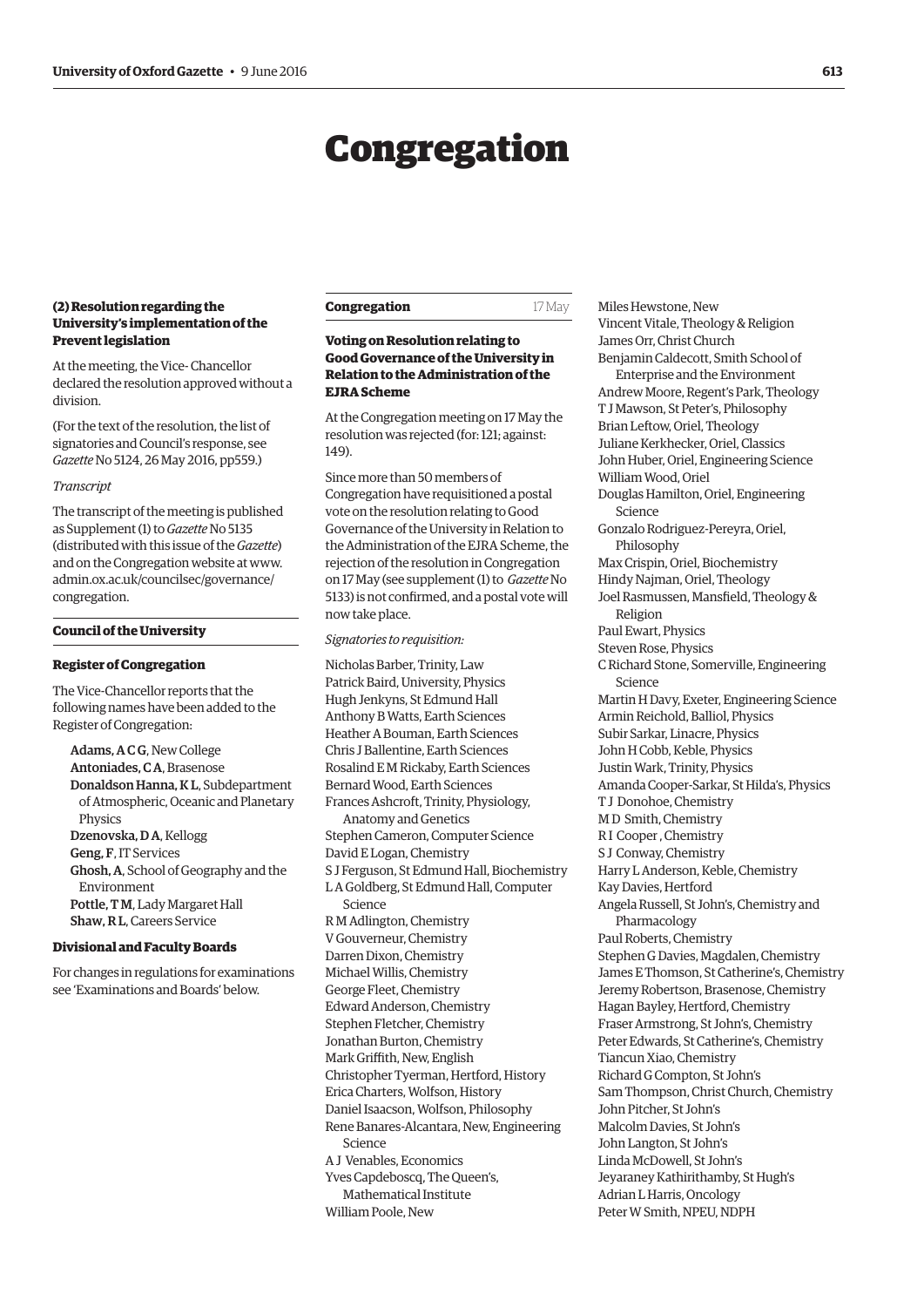| Andrew R King, NPEU, NDPH                      |
|------------------------------------------------|
| Brian Hicks, NPEU, NDPH                        |
| Manisha Nair, NPEU, NDPH                       |
| Claire Carson, NPEU, NDPH                      |
| Rachel Rowe, NPEU, NDPH                        |
| Jennifer Hollowell, NPEU, NDPH                 |
| Maria Quigley, NPEU, NDPH                      |
| Ursula Bowler, NPEU, NDPH                      |
| Susan Bellenger, NPEU, NDPH                    |
| Edmund Juszczak, NDPH                          |
| David Murray, NDPH                             |
| Reinhard Strohm, Wadham, Music                 |
| Tim Claridge, Chemistry                        |
| Francesca Galligan, Bodleian Libraries         |
| Alan Coates, St Cross, Bodleian Libraries      |
| Harvey Brown, Wolfson, Philosophy              |
| Andrew Steane, Exeter, Physics                 |
| M Kurkchiyan-Banks, Law                        |
| Denis Galligan, Wolfson, Socio-legal Studies   |
| Geraint Jones, Wolfson, Computer Science       |
| A Deighton, Wolfson, DPIR                      |
| Daniel Butt, Balliol                           |
| Donald Porcelli, DIPR, Earth Sciences          |
| Janet B Pierrehumbert, Oxford e-research       |
| centre                                         |
| James Benson, Wolfson, Oriental Studies        |
| Stefano Zacchetti, Balliol, Oriental Studies & |
| Theology                                       |
| Christopher Melchert, Pembroke, Oriental       |
| <b>Studies</b>                                 |
| Wolfgang D C de Melo, Wolfson, Classics        |
| A Jane Caplan, St Antony's, History            |
| David Sherratt, Linacre, Biochemistry/MSD      |
| David Palfreyman, New                          |
| R G Ratcliffe, New                             |
| Samson Abramsky, Computer Science              |
| Valentine Cunningham, CCC                      |
| Lynn A Robson, Regent's Park, English          |
| Patrick Hayes, St John's                       |
| David Robertson, Politics and International    |
| Relations                                      |
| Peter McDonald, St Hugh's                      |
| Anne Goriely, WIMM                             |
| Peter Mitchell, St Hugh's                      |
| Margaret Watson, Wadham, Bodleian              |
| Libraries                                      |
| Laura Hoyano, Wadham, Law                      |
| Dimitry Belyaev, Maths                         |
| AJ Wathen, Maths                               |
| Xenia de la Ossa, Maths                        |
| B Zilber, Maths                                |
| P Candelas, Maths                              |
| David Seifert, St John's                       |
| Gui-Qiang G Chen, Maths                        |
| Ben Hambly, Maths                              |
| Jan Kristensen, Maths                          |
| John M Ball, Queen's                           |
|                                                |
| James Sparks, Maths                            |
| Luis Alday, Maths                              |

#### *Text of Resolution*

'Congregation resolves:

(1) That the EJRA be suspended forthwith pending the publication of the findings of the EJRA Review Committee to all members of the University.

(2) That the EJRA Review Committee now be afforced with at least five members representing and answerable to Congregation.

(3) That the afforced Committee report its findings to Congregation by 1 January 2017.

(4) That Council and all University committees promptly disclose to Congregation all legal advice taken regarding the EJRA.'

(For a full list of the proposers of the resolution and Council's response, see *Gazette* [No 5131, 5 May 2016, p478.](http://www.ox.ac.uk/gazette/2015-2016/5may2016-no5131/congregation/#231246))

*Voting*

Following the requisition of a postal vote by more than 50 members of Congregation, the resolution will be submitted to a postal vote for confirmation or rejection in accordance with Part 4 of Congregation Regulations 2 of 2002.

Voting papers have been dispatched to members of Congregation on Thursday, 26 May. Completed voting papers must be returned to the Registrar's Office (University Offices) not later than **noon on Thursday, 9 June**. Voting papers received after this time will not be counted.

Every member of Congregation may vote in the postal vote regardless of whether he or she voted at the meeting on 17 May. Please note that votes cast in the Congregation meeting will not be included in the postal vote.

Any queries should be addressed to [congregation.meeting@admin.ox.ac.uk.](mailto:congregation.meeting@admin.ox.ac.uk)

The transcript of the debate on the [resolution was published as Supplement \(1\)](http://www.ox.ac.uk/gazette/2015-2016/26may2016-no5134/supplements/)  to *Gazette* No 5133 and on the Congregation website ([www.admin.ox.ac.uk/councilsec/](http://www.admin.ox.ac.uk/councilsec/governance/congregation) [governance/congregation\).](http://www.admin.ox.ac.uk/councilsec/governance/congregation)

## **Congregation** 9 June

#### **Elections**

CONTESTED ELECTIONS Council Visitors of the Ashmolean Museum Details are in ['Elections'](#page-13-0) section below.

# **Congregation** 13 June

# **Degree by Resolution**

*This content has been removed as it contains personal information protected under the Data Protection Act.*

| on<br>COL.<br>пот<br>⋯⋯ |  |
|-------------------------|--|
|                         |  |

¶ Members of Congregation are reminded that any two members may, not later than **noon on 20 June**, give notice in writing to the Registrar that they intend to oppose or amend the legislative proposal (see the note on the conduct of business in Congregation below). If no such notice has been given, and unless Council has declared otherwise or the meeting has been adjourned, the legislative proposal shall be declared carried, and the meeting may be cancelled.

# **Voting on Legislative Proposal: Statute XI: University Discipline**

## *Explanatory Note*

The following legislative proposal amends the legislation relating to student disciplinary procedures, following Education Committee's approval of a revised procedure for dealing with cases of plagiarism. The amendments establish an Academic Conduct Panel and allow for some cases of plagiarism to be referred to this panel. The panel will consider cases of alleged plagiarism which exceed the threshold to be dealt with as poor academic practice by Examination Boards alone, but which are not of such seriousness that failure of the entire degree or expulsion could be the outcome (the latter will continue to be heard by the Student Disciplinary Panel).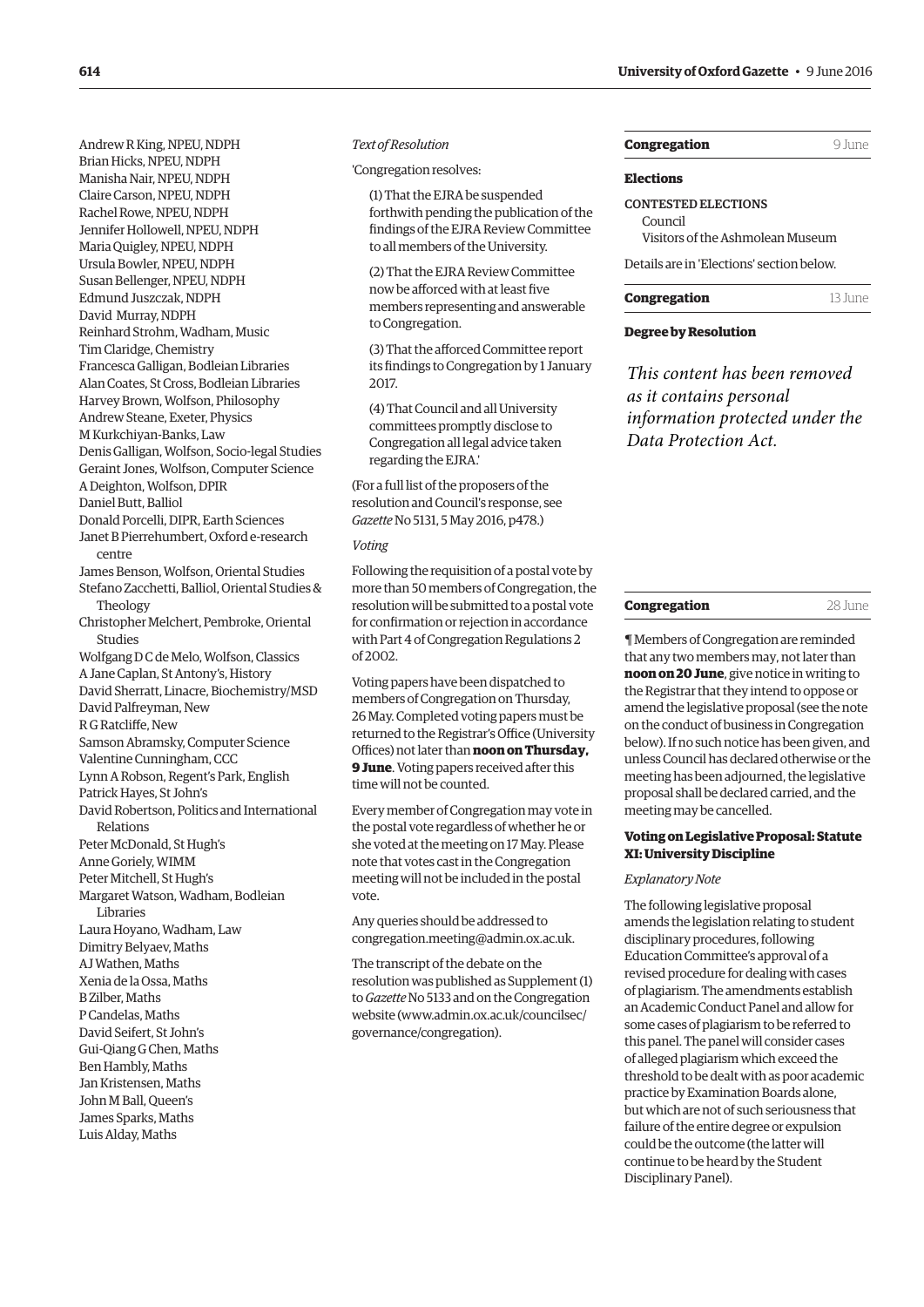*WHEREAS it is expedient to amend Statute XI concerning University discipline*, THE UNIVERSITY ENACTS AS FOLLOWS.

**1** In Statute XI, concerning University Discipline, delete existing Parts B and C and substitute as follows (new text underlined, deleted text struck through):

# **'PART B: DISCIPLINARY PANELS AND APPEAL COURT OF THE UNIVERSITY AND THE PROCTORS**

# **Disciplinary Panels and Appeal Court of the University**

7. There shall be three two Panels and one Court as follows:

(1) the Student Disciplinary Panel; (2) the Student Appeal Panel; (3) the Academic Conduct Panel; (34) the Appeal Court.

8. (1) The Student Disciplinary Panel shall comprise a chairman, two or more vicechairsmen, and eleven or more other members, who shall each serve for three years and may be reappointed.

(2) The chairman and vice-chairsmen shall be appointed by the High Steward from among the members of Congregation who are barristers or solicitors of at least five years' standing or who have experience which makes them suitable for appointment.

(3) The other members shall be appointed by Council from among the members of Congregation.

(4) A sitting of the Panel shall be sufficiently constituted by a panel comprising three members of whom at least one shall be the chairman or a vice-chairman, and shall be convened in accordance with the regulations made under section  $2\theta$  26 of this statute.

9. (1) The function of the Student Disciplinary Panel shall be to hear and determine, in accordance with procedure set out in regulations made under section 2026 of this statute, allegations made to it by the Proctors that a student member has committed a breach of the provisions of section 2 or 3 of this statute, and appeals against decisions under sections  $23\,29(2)$  and  $36\,42(2)$  of this statute. and cases referred to it by the Academic Conduct Panel under section 20 of this statute.

(2) No complaint made by the Proctors shall be heard by the Student Disciplinary Panel more than six months after the date of the first interview unless the Chairman or Vice-Chairman sitting

on that occasion decides at his or her discretion to allow the complaint to be heard on the grounds that there is good cause for the delay.

10.(1) If the Student Disciplinary Panel is satisfied that a student member is guilty of the breach with which he or she is charged it may:

> (*a*) impose a fine of such amount as it thinks fit;

> (*b*) order the student member to pay compensation to any person or body suffering injury, damage or loss as a result of the student member's conduct;

(*c*) make an order banning the student member from specified premises or facilities for such period or on such terms as it thinks fit;

(*d*) rusticate the student member for such period as it thinks fit;

(*e*) expel the student member.;

(*f*) recommend to Council that the student member be deprived of the degree to which the disciplinary proceedings relate.

(2) The Student Disciplinary Panel may impose any of the penalties referred to in sub-section (1) above separately or in any combination.

(3) If the Student Disciplinary Panel is satisfied that a student member has intentionally or recklessly committed a breach of the disciplinary regulations relating to conduct in examinations it may order the examiners to

(*a*) if practicable, exclude from assessment any part of the work submitted that the examiners are satisfied is not the student member's own work; and

(*b*) in addition or alternatively to imposing one or more of the penalties referred to in sub-section (1) above, impose one or more of the following penalties specifying the mark or class of degree, as applicable:

(i) reduce a mark awarded to any piece of work;

(ii) award no mark to or disregard any piece of work;

(iii) substitute an alternative mark for any piece of work;

(iv) reduce by one or more classes any degree classification;

(v) permit a student member to re-sit an examination or resubmit a piece of work on such conditions as it thinks fit;

(vi) award a pass degree instead of an honours degree;

(vii) fail the student member in the examination or part of the examination concerned.

(4) If the Panel is satisfied that the student member has committed a breach of the provisions of section 2 or 3 of this statute, it may instead of exercising its powers under sub-sections (1), (2) and (3) above give the student member a written warning as to his or her future conduct and the Proctors shall keep a record of the warning.

11. (1) The Student Disciplinary Panel shall also have the function of determining, in accordance with the procedures set out in the regulations made under section 2026 of this statute, appeals made by student members under sections 27 33, 34  $\underline{40}$  (2) and  $\underline{41}$   $\underline{47}$  (5).

(2) The conduct of appeals shall be by way of rehearing.

(3) In the exercise of its appellate powers the Panel may quash or confirm the decision appealed against, or make any order in substitution for it which the person or body whose order is being appealed could have made.

12. In all cases the Student Disciplinary Panel shall have power to determine any question concerning the interpretation and application of the University's statutes or regulations, and to hear evidence.

13. If the student member who is the subject of the disciplinary action is aggrieved by a decision of the Student Disciplinary Panel he or she may apply for permission to appeal to the Student Appeal Panel.

14. (1) The Student Appeal Panel shall consist of three persons appointed by the High Steward, who shall be external persons who hold a legal qualification and have experience which makes them suitable for appointment and shall not be members of Congregation.

(2) Members of the Student Appeal Panel shall serve for three years and may be reappointed.

(3) A sitting of the Student Appeal Panel shall be sufficiently constituted by one of its members acting alone.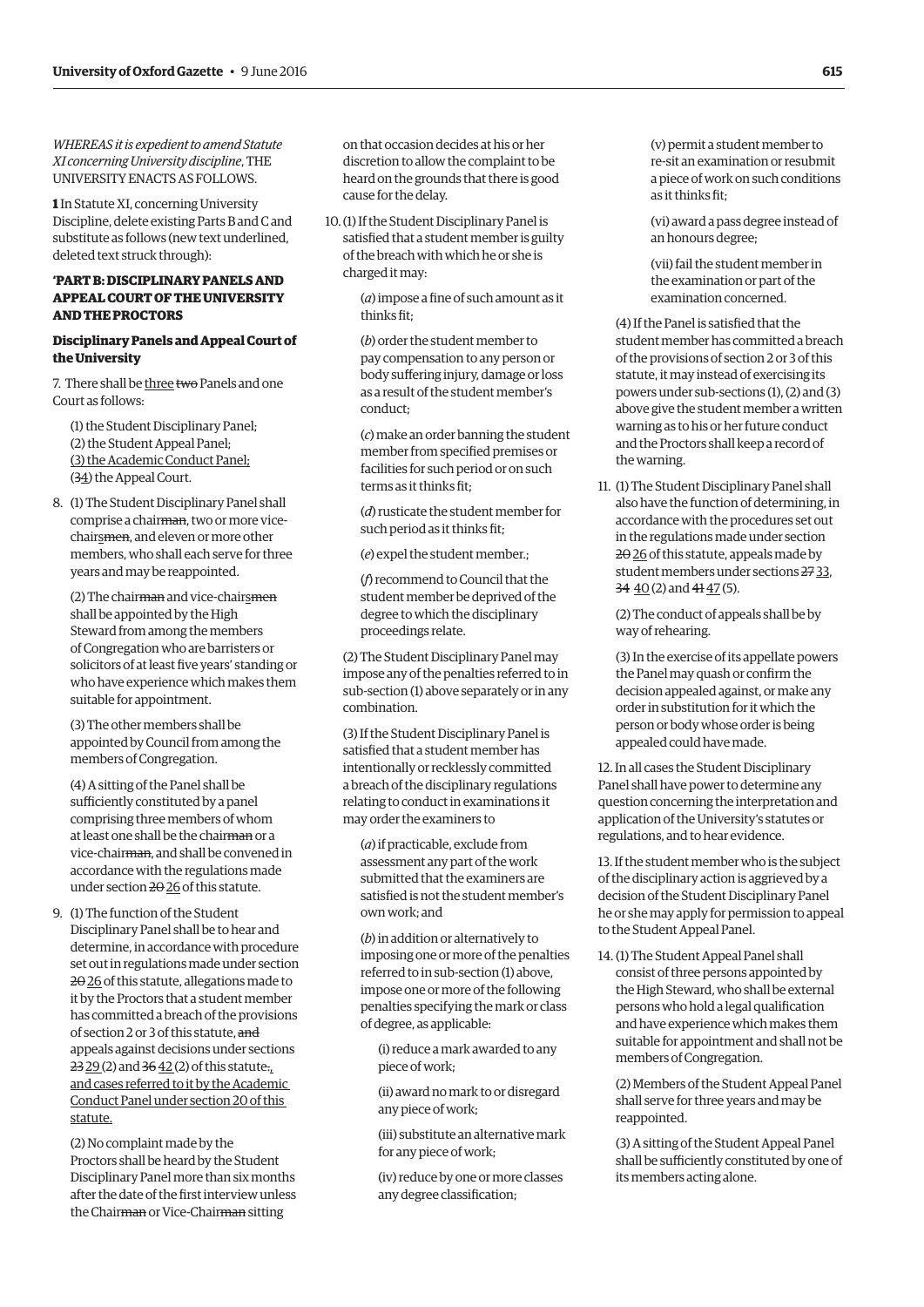15. (1) The Student Appeal Panel may, if it thinks it is in the interest of justice and fairness to do so, sit with no more than two assessors who are members of Congregation appointed by the High Steward who have knowledge and experience of the practice and procedures of this University relevant to the issues raised in the appeal.

(2) The assessor or assessors shall assist and advise the Panel on matters of practice and procedure relevant to the appeal and shall not be party to the Panel's decision.

16. (1) The function of the Student Appeal Panel shall be to hear and determine, in accordance with procedure set out in regulations made under section 2026 of this statute:

> (*a*) appeals from the Student Disciplinary Panel;

(*b*) other appeals which are designated to be made to the Student Appeal Panel in regulations made by Council.

(2) (*a*) The Student Appeal Panel shall have full power to determine any question of law and of fact, and, in exceptional circumstances only, to hear evidence.

(*b*) The Panel may quash or confirm the decision appealed against, or make any order in substitution for it which the tribunal whose order is being appealed could have made.

17. (1) The Academic Conduct Panel shall comprise the current Proctors, who shall each serve for the length of their term of office as Proctor, and five or more other members, who shall each serve for three years, and may be reappointed.

(2) The members, with the exception of the current Proctors, shall be appointed by Council from among the members of Congregation. The appointed members shall have relevant experience, for example through being a former Proctor or former member of the Student Disciplinary Panel.

(3) A sitting of the Academic Conduct Panel, which may take place at a meeting or by correspondence, shall be sufficiently constituted by a panel comprising three members serving *ex officio* or appointed under section 17 (1) and (2) or co-opted under section 17 (4) as appropriate, of whom one shall be a current Proctor and at least one shall be one of the appointed members, and

shall be convened in accordance with the regulations made under section 26 of this statute. If necessary, a current Proctor may be represented by a current Pro-Proctor.

(4) At each sitting of the Academic Conduct Panel, one appointed member shall have subject expertise relevant to the course being studied by the student alleged to be in breach of the Disciplinary Code, but shall not be a member of the Examination Board concerned. If none of the appointed members of the Academic Conduct Panel meets these criteria, the Academic Conduct Panel may co-opt one additional member of Congregation to serve as a member of the Academic Conduct Panel for the purposes of the sitting.

18. (1) The function of the Academic Conduct Panel shall be to consider cases referred to it by the Proctors involving alleged breaches of the provisions of section 2 (2) (*b*) of this statute.

(2) The Academic Conduct Panel shall only consider cases in relation to sections 3, 4 or 5 of the Proctors' Disciplinary Regulations for Candidates in Examinations.

19. If the Academic Conduct Panel is satisfied that a student member has committed a breach of sections 3, 4 or 5 of the Proctors' Disciplinary Regulations for Candidates in Examinations it may:

(*a*) direct that the student receives support and training relating to good academic practice;

(*b*) direct the examiners to reduce the mark for a piece of work;

(*c*) award no mark to a piece of work and direct that the work must be resubmitted, but that the mark for the resubmitted work should not be capped;

(*d*) award no mark to a piece of work and direct that the work must be resubmitted and that the mark for the resubmitted work be capped;

(*e*) in the cases of (*c*) and (*d*), the Panel may direct the examiners to accept resubmitted work in place of the original submitted work, if the regulations for the relevant course do not normally allow for work to be resubmitted.

20. If the Panel is of the view that a breach of such seriousness has been committed that the penalties set out in section 19 of this statute are not appropriate, it shall refer the student member to the Student Disciplinary Panel, which, if it is satisfied that the student member is guilty of the breach with which they are charged, shall have the power to impose any of the penalties set out in section 10 of this statute.

21. The Panel shall not impose any penalty which would result in failure of the entire award. If the Panel is of the view that such a penalty is appropriate, it shall refer the student member to the Student Disciplinary Panel under section 20 above.

22. If the Academic Conduct Panel is satisfied that a student member has not committed a breach of sections 3, 4 or 5 of the Proctors' Disciplinary Regulations for Candidates in Examinations, but believes that they would benefit from support and training relating to good academic practice, it may direct that they should receive this.

17 23. (1) The Appeal Court shall consist of five persons appointed by the High Steward who are not members of the University and each of whom is:

> (*a*) a Lord or Lady of Appeal, a Lord or Lady Justice of Appeal, or a Justice of the High Court of Justice; or

(*b*) a person who has held such an appointment and is retired; or

(*c*) a Queen's Counsel of not less than six years' standing.

(2) The person appointed shall serve for three years and may be reappointed.

(3) A sitting of the Appeal Court shall be sufficiently constituted by one of its members sitting alone.

18 24. (1) The function of the Appeal Court shall be to hear and determine, in accordance with procedure set out in regulations made under section 20 26 of this statute:

(*a*) appeals from the Visitatorial Board;

(*b*) all other appeals made under Part H of Statute XII;

(*c*) appeals from the Vice-Chancellor against a decision on a dispute over the interpretation or application of a statute or regulation made under section 5 of Statute XVII;

(*d*) other appeals which are designated to be made to the Appeal Court in regulations made by Council.

(2) In relation to appeals made under Part H of Statute XII the Appeal Court shall have the powers laid down in that Part.

(3) (*a*) In relation to all other appeals the Appeal Court shall have full power to determine any question of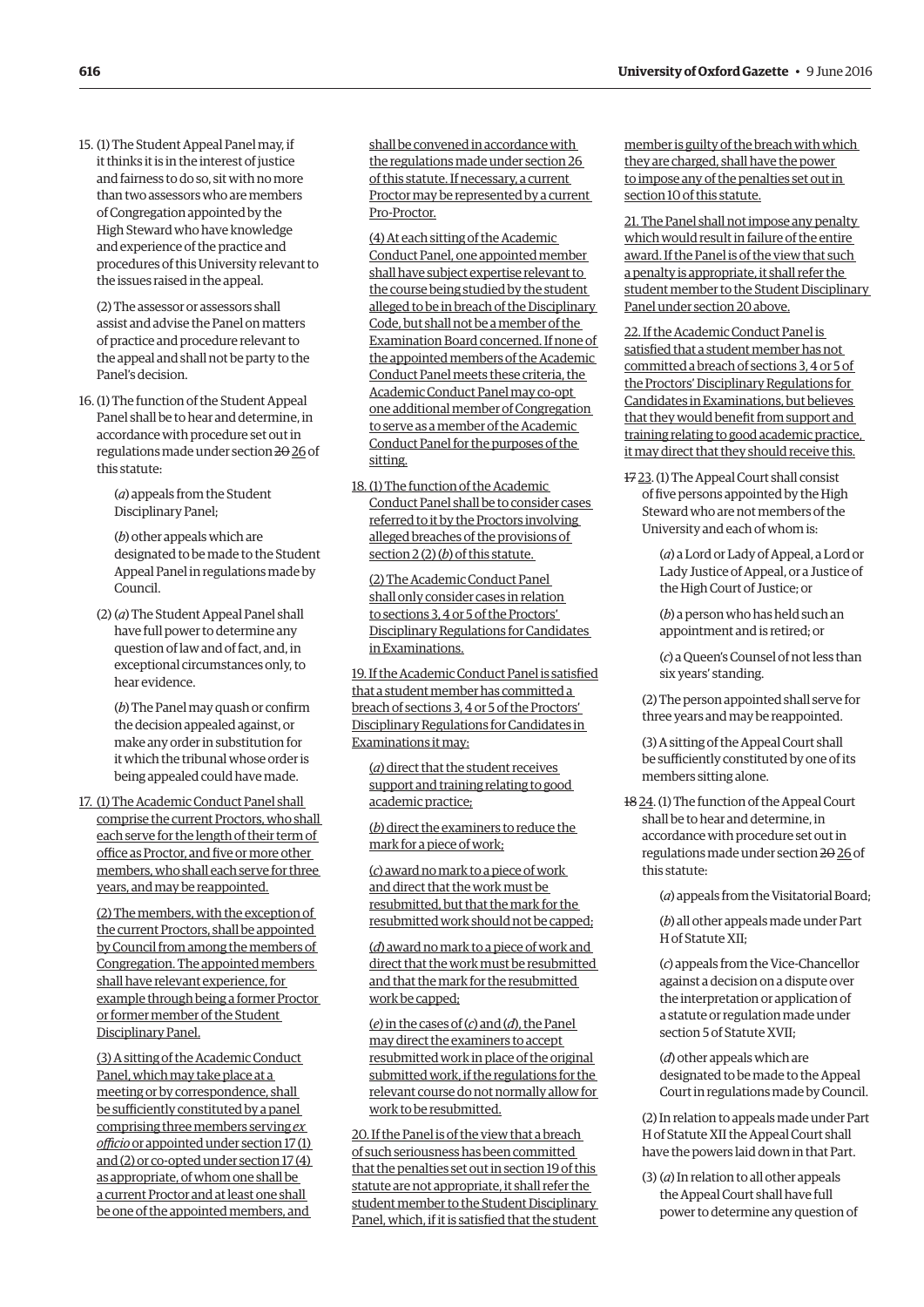law and of fact, and, in exceptional circumstances only, to hear evidence.

(*b*) The Court may quash or confirm the decision appealed against, or make any order in substitution for it which the tribunal whose order is being appealed could have made.

19 25. (1) The Appeal Court may, if it thinks it is in the interests of justice and fairness to do so, sit with no more than two assessors who are members of Congregation appointed by the High Steward and who have knowledge and experience of the practice and procedures of the University relevant to the issues raised in the appeal.

(2) The assessor or assessors shall assist and advise the Court on matters of practice and procedure relevant to the appeal but shall not be party to the Court's decision.

2026. (1) Further rules relating to the constitution, powers, duties, and procedures of the Student Disciplinary Panel, the Student Appeal Panel, the Academic Conduct Panel and the Appeal Court, and the powers, duties, and procedures of the Proctors in relation to matters covered by this statute, shall be set out by Council by regulation.

(2) Any rules made under sub-section (1) above shall comply with the principles of natural justice.

### **The Proctors**

21 27. The Proctors shall have the following duties under this statute in addition to those referred to in sections 4 and 6:

(1) to take such steps as they consider necessary to enforce sections 2 and 3 of this statute and to prevent any breach of them;

(2) to investigate any complaint that a member of the University to whom section 2 or 3 of this statute applies has committed a breach of that section;

(3) to identify the person responsible for any such breach.

22 28. (1) In carrying out their duties the Proctors shall have the power to summon any member of the University to assist them in their inquiries.

(2) A failure to give such assistance without reasonable cause shall constitute a breach of section 2 (1) (*c*) of this statute.

# **PART C: BREACHES BY STUDENT MEMBERS**

23 29. (1) If the Proctors have reasonable grounds for believing that a student member has committed a breach of section 2 or 3 of this statute they may refer the matter to the Student Disciplinary Panel, or, in the case of breaches of sections 3, 4 or 5 of the Proctors' Disciplinary Regulations for Candidates in Examinations, to the Academic Conduct Panel.

(2) If a Proctor or any member of the university staff who is authorised by the Proctors for the purposes of this sub-section has reasonable grounds for believing that a student member has committed a breach of the Regulations of the Rules Committee relating to behaviour after examinations he or she may impose a fine on that student member (called "an immediate fine") on becoming aware of the breach in question.

(3) The procedure to be followed in the imposition of immediate fines, the amount of the fine, and a student member's right of appeal from an immediate fine shall be prescribed in regulations.

24 30. (1) In any case proceeding before the Student Disciplinary Panel or the Student Appeal Panel, the case for the Proctors may be presented by either of the Proctors or, at their discretion, by any Pro-Proctor or any other member of Congregation.

(2) In appropriate circumstances, following suitable consultations, the case may be presented by a solicitor or barrister who is not a member of Congregation.

(3) In any such proceedings it shall be the duty of the Proctors or their representative to state to the Panel what penalty in the Proctors' opinion would be appropriate if the person charged were found guilty, and to give the Proctors' reasons for that opinion.

25 31. (1) The Proctors may during the course of an investigation under section 21 27 of this statute into an alleged breach other than one involving harassment of or serious injury to a person, serious damage to property, or a significant element of dishonesty invite the student member in question to consider whether he or she is prepared to submit this matter for determination by the Proctors. (2) If the student member agrees to the disposal of a case under this section it shall be dealt with by the Proctors accordingly and not referred to the Student Disciplinary Panel.

(3) The only penalties which the Proctors may impose upon a student member under this section are:

(*a*) a fine alone or with compensation not exceeding the sum as prescribed by regulation from time to time under section 26 32 of this statute; or

(*b*) a written warning as to his or her future conduct, of which the Proctors shall keep a record.

(4) Further rules relating to the procedures of the Proctors under this section shall be set out in regulations made under section 20 26 of this statute.

26 32. Council may from time to time by regulation specify the maximum amounts of the fines and/or compensation referred to in section  $25$  31(3)(*a*) of this statute.

27 33. If the student member who is the subject of the disciplinary action is aggrieved by a decision of the Proctors he or she may appeal to the Student Disciplinary Panel.

2834. If the Proctors consider in the light of additional evidence that their powers under section 25 31 of this statute are insufficient to meet the gravity of the circumstances, they may refer the case to the Student Disciplinary Panel under the regulations for that body.

35. If the Proctors consider that a breach of sections 3, 4 or 5 of the Proctors' Disciplinary Regulations for Candidates in Examinations should be referred to the Academic Conduct Panel, they shall invite the student member to decide whether the matter should be referred to the Academic Conduct Panel or to the Student Disciplinary Panel. If the student member agrees that the matter should be referred to the Academic Conduct Panel, the only penalties which that Panel may impose are those set out in section 19 of this statute. The Proctors should refer breaches of sections 3, 4 or 5 of the Proctors' Disciplinary Regulations for Candidates in Examinations directly to the Student Disciplinary Panel if they consider that the powers of the Academic Conduct Panel under section 19 are insufficient to meet the gravity of the circumstances.

29 36. (1) If the Student Disciplinary Panel, the Student Appeal Panel, or the Proctors in the course of proceedings or an investigation under this statute has or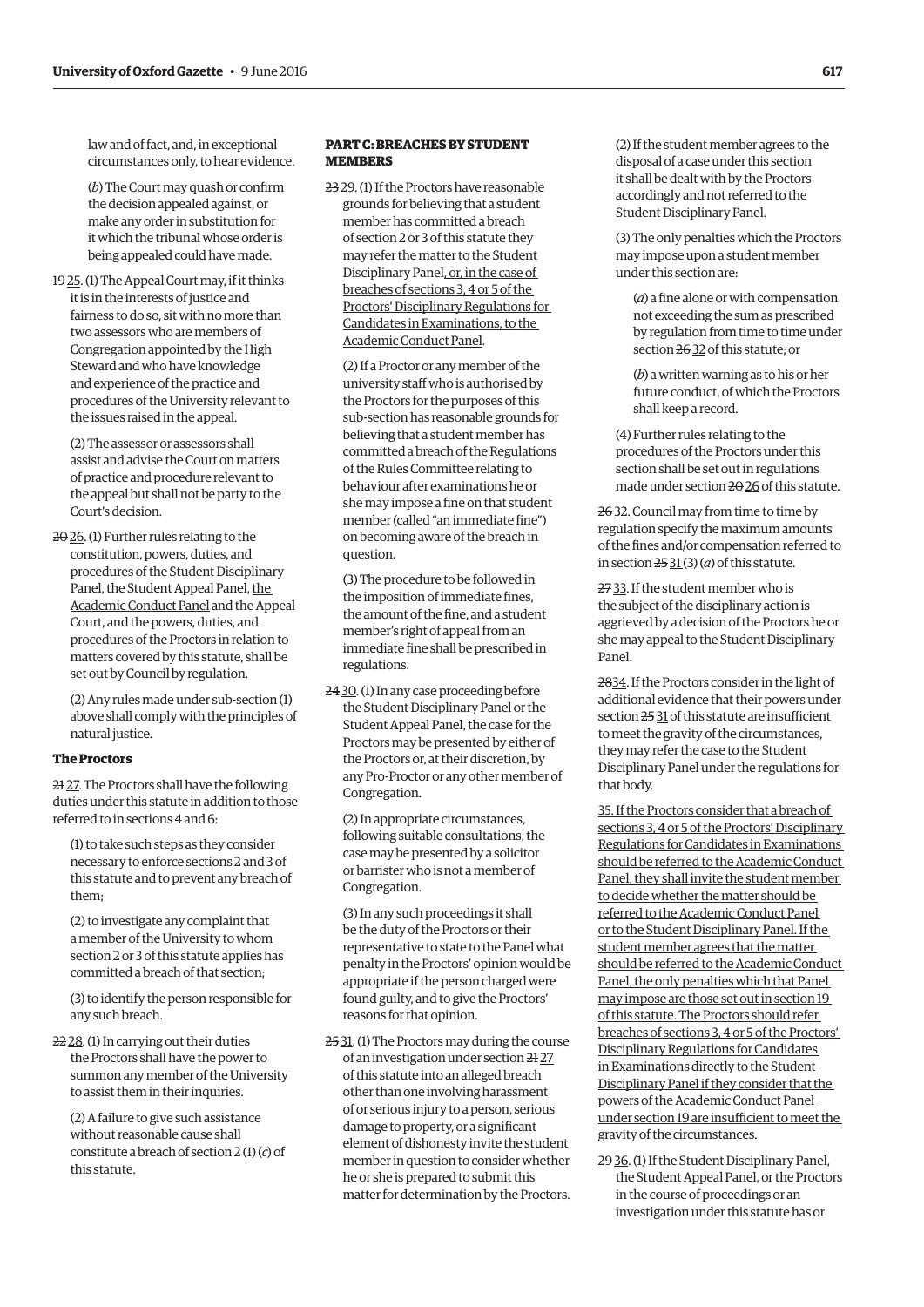have reasonable grounds for believing that a student member is suffering from a serious problem arising from ill-health the Panel concerned or the Proctors shall refer the student to the University's Fitness to Study Panel in accordance with the procedures set out in Part B of Statute XIII.

(2) Until a determination of the case under Part B of Statute XIII all further proceedings under this Part of this statute shall be adjourned.

3037. (1) If the Proctors have reasonable grounds to believe that a breach of section 2 or 3 of this statute has been committed by a student member who is also a person to whom Statute XII applies, they shall before deciding to proceed under section 23 29 of this statute refer the matter to the Registrar to enable him or her to decide whether to proceed under that statute.

(2) If the Registrar decides to proceed under Statute XII no further proceedings shall be taken against the student member under section 23 29 of this statute but the Proctors shall continue to give the Registrar such assistance as he or she may require.

(3) If the Registrar decides not to proceed under Statute XII and the matter also relates to alleged breaches of sections 2 or 3, he or she shall refer the matter to the Proctors if he or she considers it appropriate to do so.'

**2** Ibid, re-number existing sections 31–43 as sections 38–50.

**3** This statute shall be effective from 1 October 2016.

**4** If the changes to Statute XI are approved, the following consequential change to Statute XII will be notified to Her Majesty in Council. In section 43 (2) of Statute XII, concerning Academic Staff and the Visitatorial Board, delete 'section 27 of Statute XI' and substitute 'section 25 of Statute XI'.

*Changes in Regulations to be made by Council if the Statutes are approved*

**1** Insert new Council Regulations as follows:

# '**Council Regulations 1 of 2016: Regulations for the Academic Conduct Panel**

# **Part 1**

#### **General**

1.1. In these regulations, unless otherwise stated:

(1) references to sections are to sections of Statute XI;

(2) "the Panel" means the three members of the Academic Conduct Panel who are selected to consider a particular matter, in accordance with section 17;

(3) references to breaches or alleged breaches are to breaches or alleged breaches of the Disciplinary Code under section 2 (2) (*b*);

(4) "student" means the student member or members of the University alleged to be in breach of the Disciplinary Code or making an appeal against a decision concerning such a breach.

# **Part 2**

#### **Meetings of the Panel**

2.1. The Proctors' Office shall be responsible for making such arrangements as are necessary for each meeting.

2.2. Meetings shall normally be in private.

2.3. Evidence or material submitted to the Panel shall be regarded as strictly confidential unless the Panel considers that there are good reasons to decide otherwise.

# **Part 3**

# **Consideration of alleged breaches by the Panel**

# **Preparation**

3.1. When the Proctors receive a referral from an Examination Board they shall decide whether or not that alleged breach is suitable for consideration by the Panel. If the Proctors decide that the alleged breach is one that can be referred to the Panel, the Proctors shall inform the student that they have the option of having the case considered by either (*a*) the Panel under the powers set out in Statute XI and these regulations, or (*b*) the Student Disciplinary Panel.

3.2. If the student agrees that the case shall be considered by the Panel, the case shall proceed as follows.

3.3. Before the Panel meeting, one of the Proctors shall conduct an interview with the student, which can be by any method, including in person, remote or electronic.

3.4. The Proctors' Office shall send the student information including:

(1) the act or acts alleged to constitute the breach;

(2) copies of all of the evidence which the Panel will consider;

(3) a copy of Statute XI and any regulations made under it which are relevant to the case; and

(4) a copy of these regulations.

3.5. The Proctors' Office shall set the date of the Panel meeting and shall give the student at least seven clear days' notice in writing of the date, time and place appointed for the meeting.

3.6. Information under regulations 3.4 and 3.5 above shall be addressed to the student at their college, or their last notified address, if different. Information may be sent by electronic means and must be received by the student at least seven clear days before the meeting.

3.7. The student must send the Proctors' Office any written statement or further evidence which they would like the Panel to consider at least three clear days before the Panel meeting.

#### **Meeting**

3.8. The student may attend the Panel meeting if they are available to do so, and may be accompanied to the meeting by another person who should usually be another student or a member of University, college or Oxford University Student Union staff.

3.9. The Panel may require the student to attend the meeting, or be available by remote means, including teleconference or videoconference.

3.10. The Panel will proceed with the meeting if the student is unable to attend and is not required to do so.

3.11. If the student is present at the meeting they shall be given the opportunity to respond to the allegation that they have committed a breach.

3.12. The Panel shall take account of any written statement or further evidence provided by the student, whether or not they attend the meeting.

3.13. If the student is present at the meeting they shall leave the room for the Panel to make its decision, and the decision on any penalty, and shall return to hear the decision.

3.14. The Proctors' Office shall keep a written record of proceedings.

3.15. The Panel shall normally consider cases within one month of the Examination Board's referral to the Proctors.

3.16. If the student does not respond to reasonable attempts to contact them at their last notified address, including for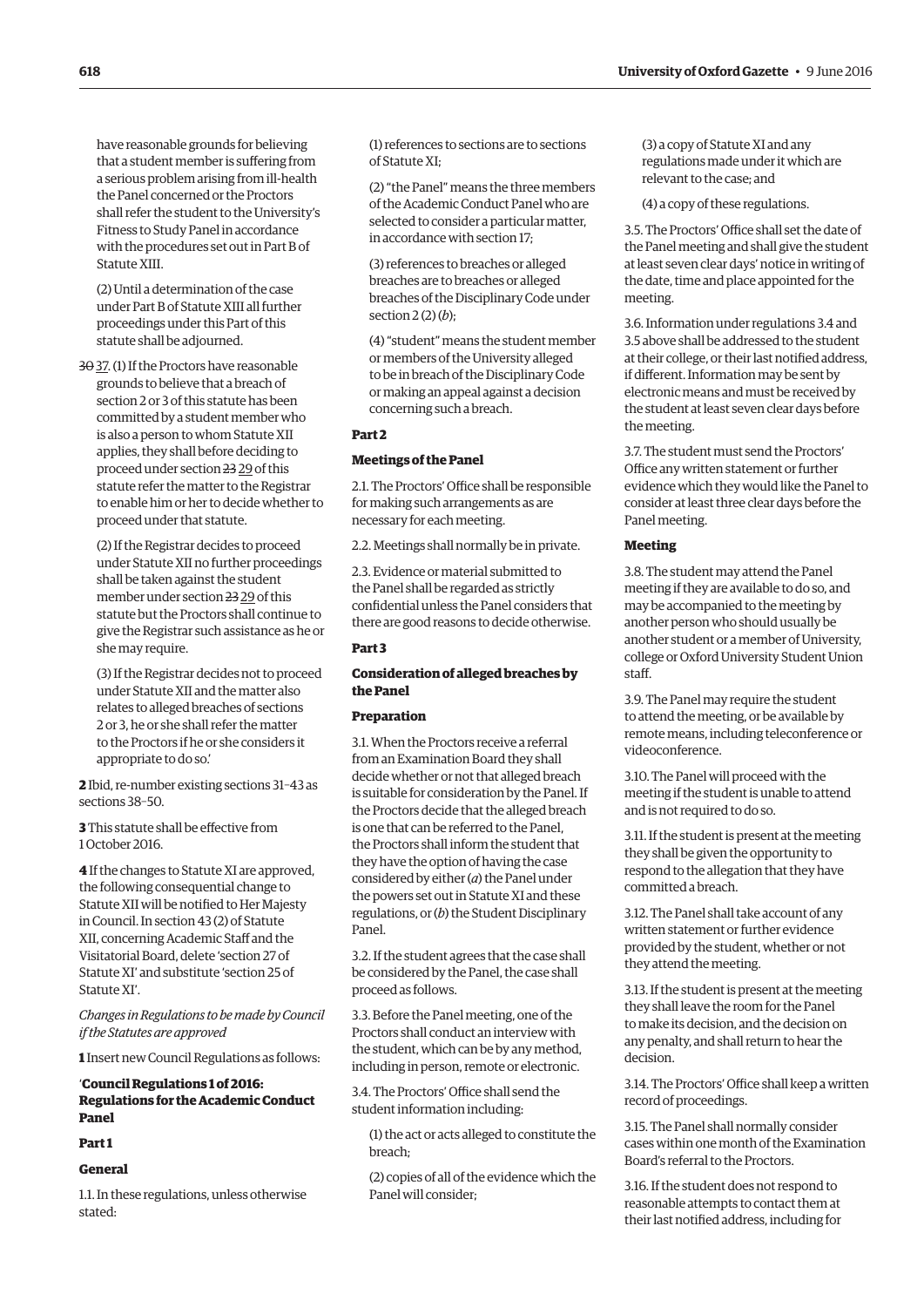the purposes of conducting the interview referred to in regulation 3.3 above, the Panel meeting may proceed without obtaining further evidence from the student.

3.17. During the interview provided for at regulation 3.3 above the student may be given an opportunity to admit to breaching the regulations and be offered the option of the penalty being agreed by the Panel via correspondence, without a meeting taking place. The student must be (*a*) fully informed of the alternative courses of action available to them, (*b*) informed of and prepared to accept the penalty which the Proctor intends to recommend to the Panel and (*c*) in agreement with the Proctor's summary of the case, including whether the breach was intentional or reckless.

3.18. If the student consents to the Panel agreeing the penalty by correspondence the Panel may not impose a penalty which is more severe than the Penalty recommended by the Proctors. The Panel will discuss the penalty by correspondence and will notify the student of the penalty within five working days. The student will have a right of appeal as set out in Part 4 of these regulations. The appeal will consider the matter afresh and may impose any penalty within the Academic Conduct Panel's powers under section 19.

#### **Decision**

3.19. The decision of the Panel, including any penalty, shall be announced at the meeting (or by correspondence if the Panel has agreed the penalty by correspondence under regulation 3.18).

3.20. The penalties available to the Panel, if a breach is found, are those listed in section 19. The Panel may also decide, under section 20, that the student should be referred to the Student Disciplinary Panel. The Panel may not impose any penalty which would result in failure of the entire award. The Panel shall take into account the examination regulations and examination conventions for the examination in question.

3.21. The Panel shall supply a decision in writing, normally within five working days of the meeting.

3.22. The Proctors' Office shall send a copy of the written decision to the student.

### **Part 4**

# **Appeals**

4.1. The student may appeal a decision of the Panel under section 19. Appeals shall be made in writing, and should be received by the Proctors not later than fourteen days after the date of the Panel's written decision.

4.2. The appeal shall be considered by two members of the Academic Conduct Panel with no previous connection to the case. The current Proctors cannot consider appeals.

4.3. The two members shall consider the written appeal, the Panel's decision and the documents which were available to the Panel. The two members shall not normally meet with the student (ie by the student attending the meeting, or by remote means, including teleconference or videoconference) although this may be appropriate in some circumstances, and is likely to be appropriate in relation to decisions made under regulation 3.17 above, where no Panel meeting has taken place.

4.4. The Proctors' Office shall communicate the outcome of the appeal and the reasons to the student in writing.'

**2** In Council Regulations 3 of 2006, concerning the Student Disciplinary Panel, in Parts 3 and 4 delete each reference to 'section 23' and to 'section 27' and replace with a reference to 'section 29' and to 'section 33' respectively.

**3** Ibid, insert new Part 6 as follows (new text underlined):

# '**Part 6**

## **Referrals by the Academic Conduct Panel**

6.1. If the Academic Conduct Panel is of the view that a breach of such seriousness has been committed that its powers under section 19 are insufficient to meet the gravity of the circumstances, it may refer alleged breaches of sections 3, 4 or 5 of the Proctors' Disciplinary Regulations for Candidates in Examinations which it has considered to the Student Disciplinary Panel.

6.2. The procedure for the conduct and hearing of cases referred by the Academic Conduct Panel shall be as set out in Part 3 of these regulations so far as is applicable.'

**4** Ibid, renumber existing Parts 6–8 as Parts 7–9.

**5** In Council Regulations 4 of 2006, concerning the Student Appeal Panel, replace the reference to 'section 39 (2) of Statute XI' with a reference to 'section 46 (2) of Statute XI'.

**6** In Council Regulations 5 of 2006, concerning appeals to the Appeal Court, in regulation 1.1 delete the reference to 'section 18 (1) of Statute XI' and replace with a reference to 'section 24 (1) of Statute XI'.

**7** Ibid, in regulation 1.4 (1) and regulation 1.5 (1), delete the reference to 'section 17 of Statute XI' and replace with a reference to 'section 23 of Statute XI'.

**8** Ibid, in regulation 1.10, delete the reference to 'section 19 of Statute XI' and replace with a reference to 'section 25 of Statute XI'.

**9** Ibid, in regulation 3.2, delete the reference to 'section 18 (3) of Statute XI' and replace with a reference to 'section 24 (3) of Statute XI'.

**10** Ibid, in regulation 6.3, delete the reference to 'section 39 (2) of Statute XI' and replace with a reference to 'section 46 (2) of Statute XI'.

**11** In Council Regulations 6 of 2006, concerning fines and compensation imposed under Statute XI, delete each reference to 'section 25 (3) (*a*) of Statute XI' and replace with a reference to 'section 31 (3) (*a*) of Statute XI'.

**12** In ICTC Regulations 1 of 2002, relating to the use of information technology facilities, in regulation 14 (2) delete the reference to 'section 42 of Statute XI' and replace with a reference to 'section 48 of Statute XI'.

**13** These regulations shall be effective from 1 October 2016.

#### **Congregation** 28 July

#### **Elections**

Prevent Steering Group

Details are in '[Elections'](#page-15-0) section below.

**Congregation** 24 November

#### **Elections**

Medical Sciences Divisional Board Board of the Faculty of Law

Details are in '[Elections'](#page-15-0) section below.

# **Note on procedures in Congregation**

¶ Business in Congregation is conducted in accordance with Congregation Regulations 2 of 2002 [\(www.admin.ox.ac.uk/statutes/](http://www.admin.ox.ac.uk/statutes/regulations/529-122.shtml) [regulations/529-122.shtml\). A p](http://www.admin.ox.ac.uk/statutes/regulations/529-122.shtml)rintout of these regulations, or of any statute or other regulations, is available from the Council Secretariat on request. A member of Congregation seeking advice on questions relating to its procedures, other than elections, should contact Mrs F Burchett at the University Offices, Wellington Square (telephone: (2)80199; email: felicity. [burchett@admin.ox.ac.uk\); questions](mailto:felicity.burchett@admin.ox.ac.uk)  relating to elections should be directed to the Elections Officer, Ms S L S Mulvihill [\(telephone: \(2\)80463; email: elections.](mailto:elections.office@admin.ox.ac.uk) office@admin.ox.ac.uk).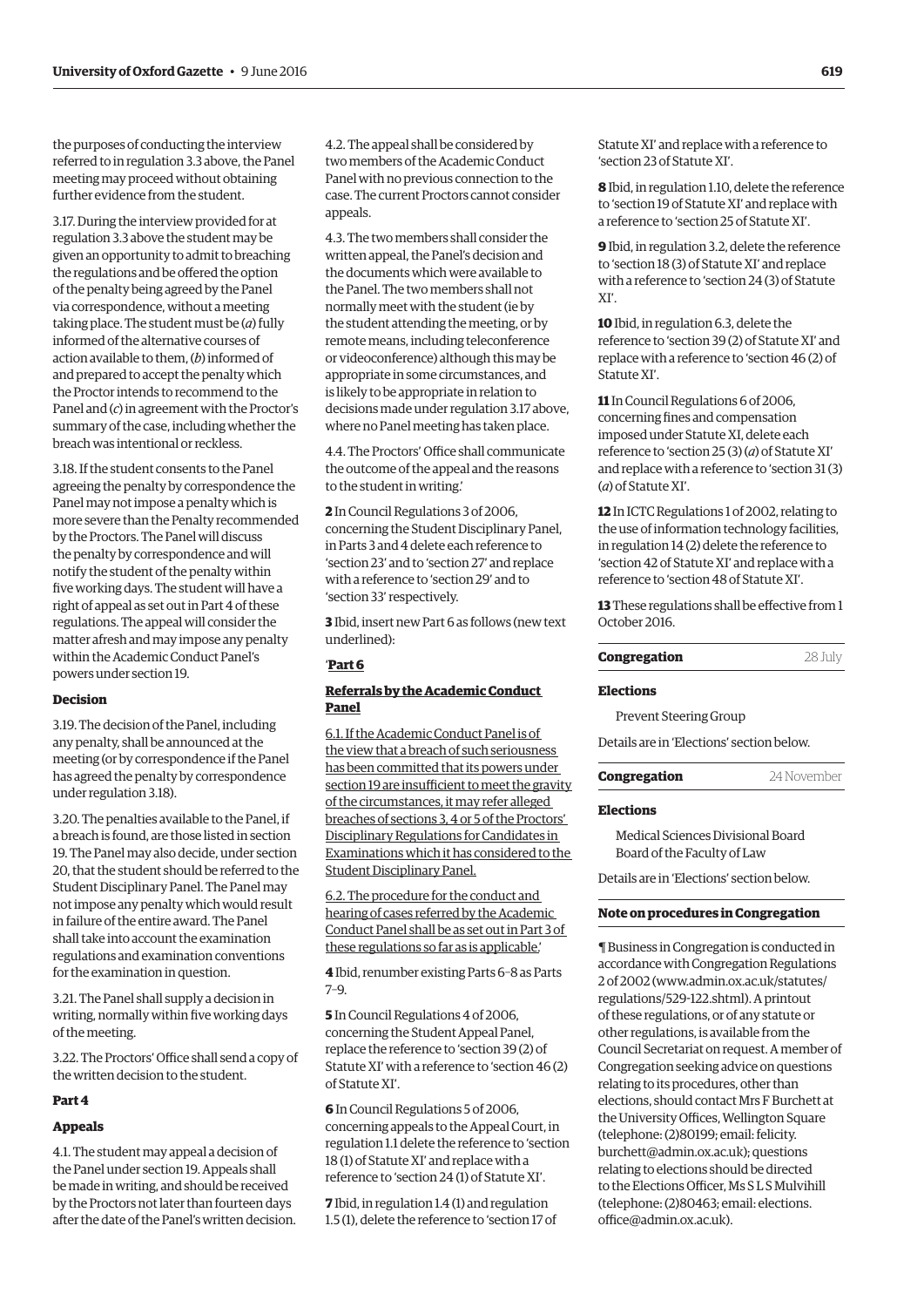# <span id="page-9-0"></span>Notices

## **Consultative Notices**

# **Request from Museum of New Zealand Te Papa Tongarewa (Te Papa) for the repatriation of human remains held in the Pitt Rivers Museum**

In accordance with the procedure for dealing with repatriation claims set out in the University's Policy on *Human Remains Held by the University of Oxford's Museums*, the Visitors of the Pitt Rivers Museum have considered a claim from the Museum of New Zealand Te Papa Tongarewa (Te Papa) for the repatriation of certain human remains held in the Pitt Rivers Museum. The Visitors are recommending that Council agree to the repatriation of all of the human remains in question.

The procedure (see Supplement (2) to *Gazette* No 4787, 15 November 2006: www. ox.ac.uk/gazette/2006-7/supps/2\_4787. [pdf\) requires that, when the governing body](www.ox.ac.uk/gazette/2006-7/supps/2_4787.pdf)  of the relevant museum has submitted to Council a recommendation regarding the claim, notice of the recommendation and availability of the dossier of the case for consultation should be advertised in the *Gazette*, giving parties with an interest an opportunity to comment. Any comments received are to be considered by Council in reaching a final decision on the recommendation submitted by the governing body of the museum.

The dossier may be consulted on application to Charles Shaw, University Offices, [Wellington Square, Oxford OX1 2JD \(charles.](mailto:charles.shaw@admin.ox.ac.uk) shaw@admin.ox.ac.uk; tel: (2)80563). Any submission regarding the Visitors' recommendation should be sent to Mr Shaw by **noon on Thursday, 30 June**.

# **Appointments**

# **Admission of additional Pro-Vice-Chancellors**

The Vice-Chancellor has appointed the following as additional deputies with effect from Trinity term 2016:

Professor Sir Drummond Bone, Master of Balliol, MA DUniv Glas, MA Oxf

Professor Sir Rick Trainor, Rector of Exeter, BA Brown, MA DPhil Oxf, MA Princeton

Professor Bone and Professor Trainor will be admitted to office on 15 June.

# **Mathematical, Physical and Life Sciences**

#### APPOINTMENTS

Dr Erin Saupe, PhD Kansas, has been appointed to the Associate Professorship of Palaeobiology (Earth Sciences), in association with a tutorial fellowship at St Hugh's, from 1 September 2016 until 31 August 2021. Dr Saupe's work uses information on the ecology of living and fossil organisms to study issues around climate change and its impact upon conservation biology.

Dr Sakura Schäfer-Nameki, PhD Camb, has been appointed to the Associate Professorship of Mathematical Physics (Mathematical Institute), in association with a tutorial fellowship at Wadham, from 1 September 2016 until 31 August 2021.

#### **Graduate Awards and Prizes**

#### **Medical Sciences**

#### PETER BEACONSFIELD PRIZE IN PHYSIOLOGICAL SCIENCES

The 2016 Peter Beaconsfield Prize in Physiological Sciences has been awarded to Miss Kristie McCormick, Balliol and the Department of Physiology, Anatomy and Genetics.

A *proxime accessit* award has been made to Mr Philipp Kruger, Exeter and Sir William Dunn School of Pathology.

# **Electoral Boards**

#### **Composition of an Electoral Board**

The composition of the electoral board to the post below, proceedings to fill which are currently in progress, is as follows:

#### PROFESSORSHIP OF STATISTICS

*Appointed by*

| Professor A Trefethen | The Vice-                |
|-----------------------|--------------------------|
| (in the chair)        | Chancellor <sup>1</sup>  |
| Principal of Jesus    | ex officio               |
| Professor A Etheridge | Mathematical.            |
|                       | Physical and Life        |
|                       | <b>Sciences Division</b> |
| Professor C Deane     | Department of            |
|                       | <b>Statistics</b>        |
| Professor A Doucet    | Department of            |
|                       | <b>Statistics</b>        |
| Professor P Green     | Department of            |
|                       | <b>Statistics</b>        |
| Professor A Davison   | Council                  |
| Professor C Holmes    | Council                  |
| Professor R Evans     | Jesus                    |
|                       |                          |

1 Appointed by the Vice-Chancellor under the provisions of Statute IX, Sect 10 and 11.

#### **Musical and other Events**

#### **Queen's**

# PAX CHRISTI CHORALE EVENSONG

*6.15pm, Sun, 24 Jul*: Pax Christi Chorale, one of Toronto's leading community choirs, will sing Evensong in Queen's chapel featuring *a cappella* works by Palestrina, Mendelssohn, Rheinberger, Elgar, Parry, Holst, Thompson, Willan and the choir's artistic director, Stephanie Martin. More information: [www.](http://www.paxchristichorale.org) [paxchristichorale.org.](http://www.paxchristichorale.org)

#### **St Hilda's**

*3.30pm, 12 Jun*: The Patsy Wood Family Prom will take place at the JdP Music Building. More information: Oxford 286660. Tickets: Oxford 305305.

#### **St Stephen's House**

#### SJE ARTS

The following events will be held at St John the Evangelist church, 109A Iffley Road, OX4 1EH. More information on programmes, [times and tickets: www.sje-oxford.org/](http://www.sje-oxford.org/events) events or 01865 613507.

*9 Jun*: Singer songwriter Anna Corcoran and band: songs from debut album 'Easier than Falling'

*11 Jun*: Commotio with Bob Chilcott and the Alexander Hawkins jazz trio: contemporary choral and recent Chilcott jazz compositions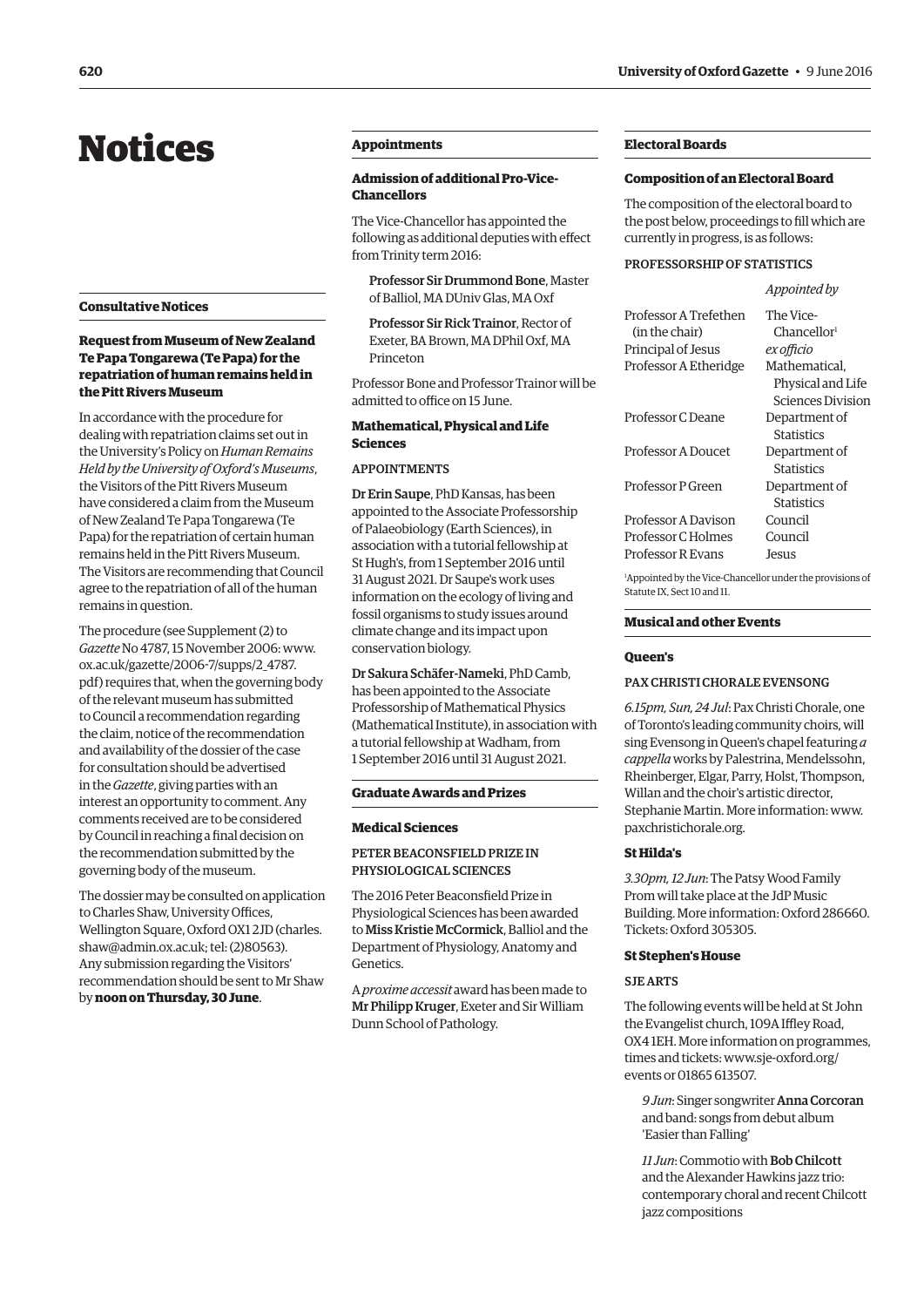<span id="page-10-0"></span>*16 Jun*: San Marco Chamber Music Society: American composers, including Barber and Gershwin

*17 Jun*: 'Salute to Music' with Jubilate!: chamber choir music celebrating Shakespeare's 400th anniversary

*18 Jun*: Tallis Scholars: music inspired by the Sistine Chapel

*19 Jun*: 'Russia with Love': including Shostakovich's *Concerto for Piano and Trumpet*, Viv McLean, Steve Bailey and Corona Strings

*21 Jun*: Oxford Festival of the Arts: 'Poetry Live' with Ben Okri

*24 Jun*: Oxford Festival of the Arts: Roderick Williams, Julius Drake and Coull Quartet

*25 Jun*: Oxford Gospel Choir: 'Joyful! Joyful!'

30 Jun: Benet and Viv McLean: an evening of jazz and classical, including Beethoven's *Diabelli Variations*

# **Exhibitions**

#### **Bodleian**

The following displays are in the Weston Library, unless otherwise noted, and admission is free.

*until 19 Feb, Treasury*: Bodleian Treasures: 24 Pairs. From illustrations by Tolkien to souvenirs from the women's suffrage movement and 'Toby the sapient pig', explore how ideas of creativity, liberty and 'treasure' are represented in the libraries' worldrenowned collections

*until 3 Jul, Blackwell Hall*: Mexico's Painted Histories. Aztec culture, Mixtec genealogies, ancient gods and sacred rituals are depicted in five manuscripts held at the Bodleian from early Mexico

*18 Jun–4 Sep, Proscholium, Bodleian Library*: 'O rare Ben Jonson'. A new display dedicated to the dramatist and poet Ben Jonson (1572–1637), in his own time regarded as the greatest of all English authors, surpassing even his friend and rival Shakespeare

# Lectures

#### **Humanities**

#### **Faculty of Classics**

# ITALY AND THE CLASSICS CONFERENCE: *CORRIGENDUM*

John David Rhodes, Cambridge, will take the place of Massimo Fusillo, L'Aquila, at the joint AGPRD/Faculty of Modern and Medieval Languages/Society for Italian Studies conference on 10 June.

#### **Medical Sciences**

#### **Oxford Clinical Trials Research Unit**

# OCTRU SEMINAR SERIES

Dr Mark Taylor, Sheffield, will lecture at 1pm on 13 September in the Lecture Theatre, Botnar Research Centre. Free, but please [reserve a place by emailing octrutrialshub@](mailto:octrutrialshub@ndorms.ox.ac.uk) ndorms.ox.ac.uk.

*Subject*: 'Data protection and clinical research'

## **Social Sciences**

# **School of Geography and the Environment**

#### ENVIRONMENTAL CHANGE INSTITUTE

*Oxford Energy Network Conference* 

A conference on Energy Systems will take place on 13 June at the Mathematical Institute. Topics include: the energy outlook; heat; transport; electricity and synthesis. Speakers include: Martin Haigh, Shell; Geoff Hammond, Bath; Juliet Davenport, Good Energy; Bob Lowe, UCL; Morten Jordt Duedahl, Danish Board of District Heating; Keith McLean, Energy Research Partnership; Jeremy Nicholson, Energy Intensive Users Group; Jillian Anable, Leeds; Gernot Spiegelberg, Siemens; Matt Skyes, EDF; Philipp Grunewald; Duncan Burt, National Grid; Jeff Hardy, Grantham Institute; Matthew Bell, Committee on Climate Change; Tony Cocker, E.ON; Dan Kammen, Berkeley; and Nick Winser, Energy Systems Catapult. Free; to register: www.energy.ox.ac.uk/ [conference. Convener: Professor Sir Chris](www.energy.ox.ac.uk/conference)  Llewellyn Smith

*Subject*: 'Energy systems'

#### SMITH SCHOOL OF ENTERPRISE AND THE ENVIRONMENT/ENVIRONMENTAL CHANGE INSTITUTE

*Oxford Global Infrastructure Conference*

The 2016 conference will be held on 1 July in the Examination Schools. Speakers include: Professor Gordon L Clark; Professor Jim Hall; Weidong Liu, Director, Centre for the Belt and Road Initiative; Thomas Maier, Managing Director (Infrastructure), European Bank for Reconstruction and Development; Alex Wong, Head of Global Challenge Partnerships and Executive Committee Member, World Economic Forum; Emily Jones; Akash Deep, Harvard Kennedy School; Oliver Heiland, Director (Legal & Compliance), Allianz Global Investors; Simon Wilde, Senior Managing Director, Macquarie Capital; Georg Inderst, Inderst Advisory; Jim Rogers, Investment Expert and Author; Atif Ansar; Mei Jin, People's Bank of China; Rupert Gather, InvestUK; Hisaka Kimura, Unit Head (Private Sector Infrastructure Finance East Asia), Asian Development Bank; Stephen Phillips, Chief Executive, China–Britain Business Council; Sir Roger Gifford, UK Head, Skandinaviska Enskilda Banken; Christopher Kaminker, Economist/Project Manager (Long Term Investment), OECD. [Registration required by 22 June: www.oxiic.](www.oxiic.org/?page_id=351) org/?page\_id=351.

*Subject*: 'Bridging the infrastructure gap: global integration and the "One Belt One Road" initiative'

#### **Colleges, Halls and Societies**

#### **St Anne's**

# OXFORD TRANSLATION DAY

A celebration of literary translation consisting of workshops and talks will be held on 11 June, culminating in the award of the Oxford–Weidenfeld Translation Prize. All events are free and open to all, but registration required. More information [and to register: www.occt.ox.ac.uk/oxford](www.occt.ox.ac.uk/oxford-translation-day-2016)translation-day-2016.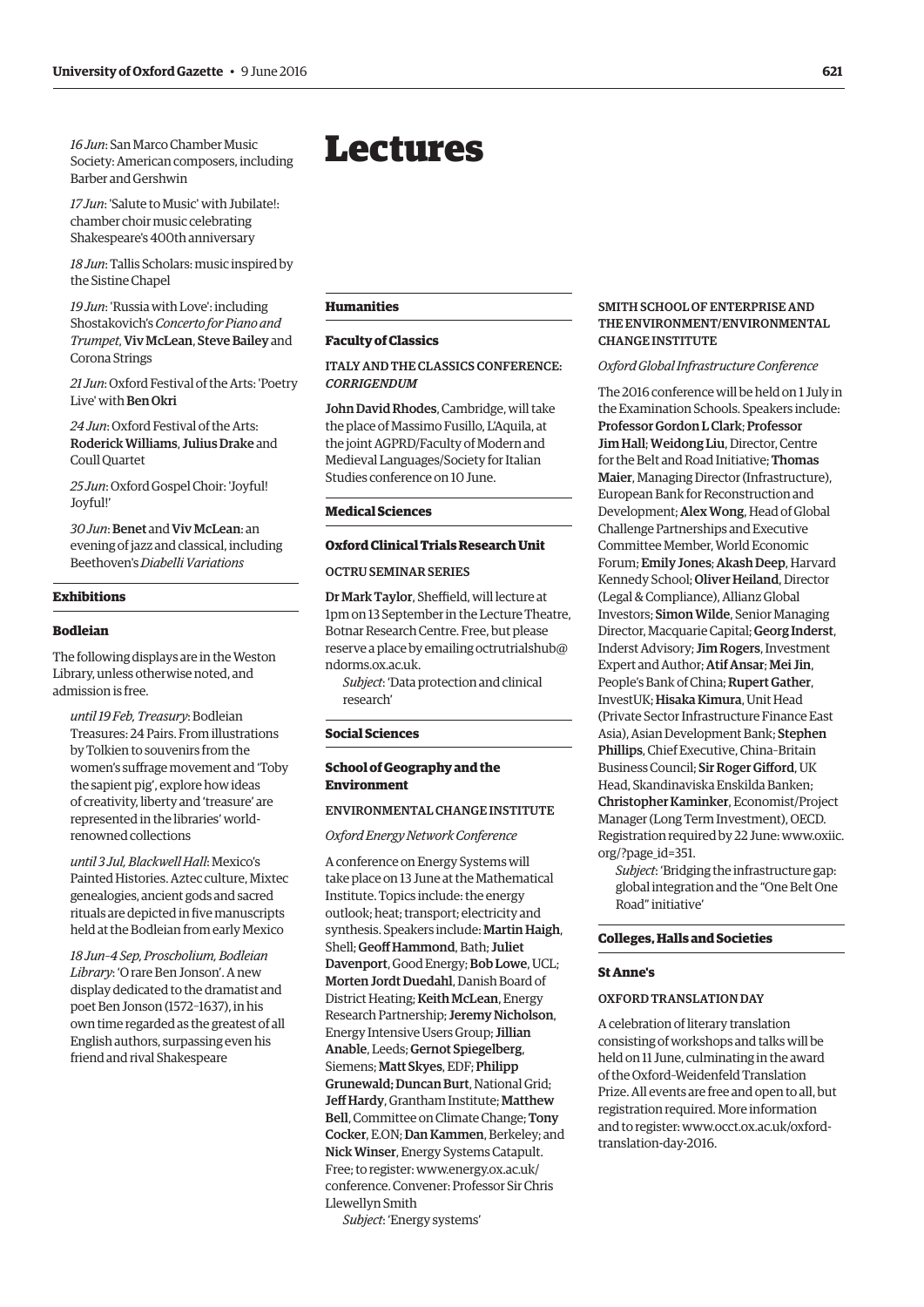# <span id="page-11-0"></span>Examinations and Boards

**Examinations for the Degree of Doctor of Philosophy**

*This content has been removed as it contains personal information protected under the Data Protection Act.*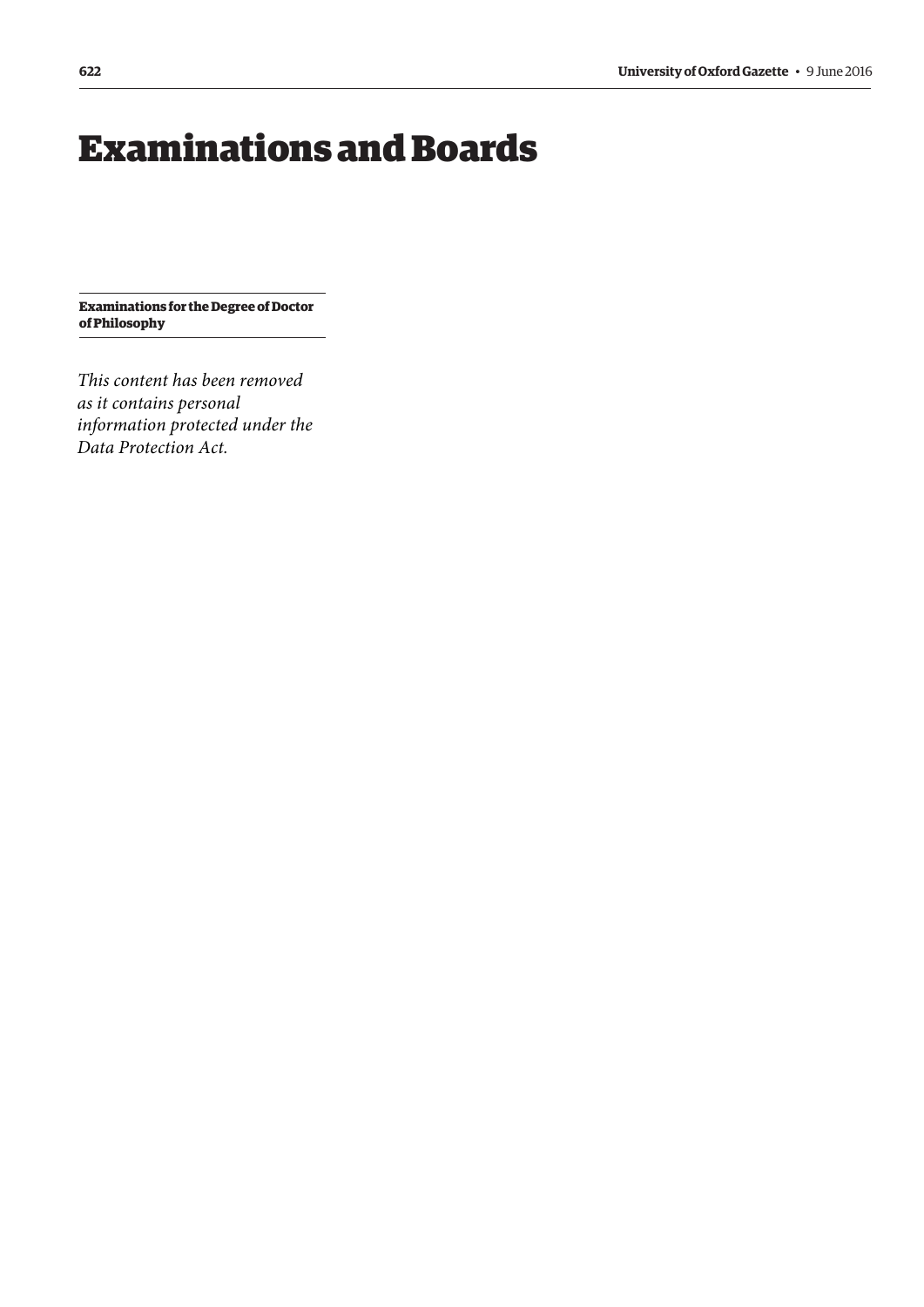<span id="page-12-0"></span>*This content has been removed as it contains personal information protected under the Data Protection Act.*

#### **Changes to Examination Regulations**

For the complete text of each regulation listed below and a listing of all changes to regulations for this year to date, please see www.ox.ac.uk/gazette/ [examinationregulations.](www.ox.ac.uk/gazette/examinationregulations)

#### **Medical Sciences Board**

HONOUR SCHOOL OF MOLECULAR AND CELLULAR BIOCHEMISTRY amendment of wording to improve accuracy

#### **Social Sciences Board**

MSC IN EDUCATION to rename programme strand

## MSC IN REFUGEE AND FORCED

MIGRATION STUDIES (a) change to programme structure (b) amendment to assessment

#### MSC IN SOCIOLOGY

correction to remove 1+1 regulations

# Colleges, Halls and Societies

#### **Obituaries**

#### **Keble**

Michael (Mike) Steven Binnie, 6 March 2016; 1957. Aged 79. Philip Duckett Boyd, 16 April 2106; 1943.

- Aged 90. Peter Ronald Collis-Squires, February 2016; 1949. Aged 93.
- Jonathan Stopford Haw, 30 March 2016; 1963. Aged 71.
- The Revd (Claud) Michael Henley, 1 March 2016; 1952. Aged 84.
- Professor David Mackenzie, 29 February 2016; 1962. Aged 83.
- The Revd Professor Dennis Eric Nineham, 8 May 2016; Warden 1969– 79. Aged 94.
- Dr Denys Campion Potts, 11 May 2016; 1942, Fellow 1952–89. Aged 92.

#### **St Hilda's**

Aged 68.

Ruth Bibby, 3 March 2016; 1943. Aged 91. Sophie Natasha Hull, 17 May 2016; 2001. Aged 33. Barbara Turner, 21 October 2015; 1942. Aged 94. Susan Unsworth, 17 March 2016; 1967.

**Examinations for the Degree of Master of Science**

*This content has been removed as it contains personal information protected under the Data Protection Act.*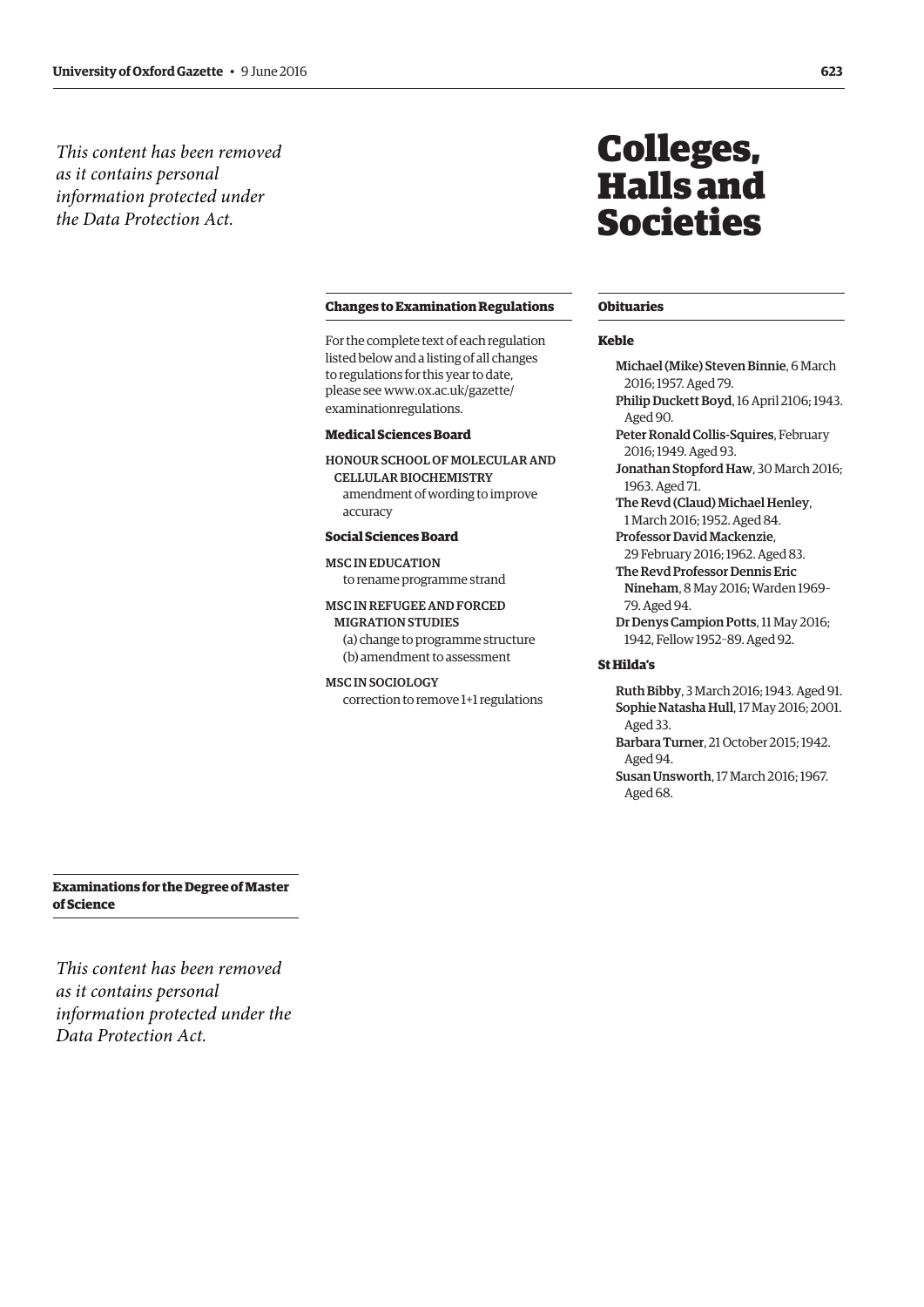# <span id="page-13-0"></span>Elections

| <b>Contested Elections</b> |  |
|----------------------------|--|
|----------------------------|--|

**9 June** 

The following elections will be contested.

## **Council**

One member of Congregation, not necessarily being a member of any division and not in any case being nominated in a divisional capacity, elected by Congregation

| Current/Retiring Member                                                             | To hold<br>office until |
|-------------------------------------------------------------------------------------|-------------------------|
| Professor J Michie, President of<br>Kellogg                                         | MT 2020                 |
| The following nominations have been<br>received:                                    |                         |
| Professor Sir Rory Collins, MB BS Lond, MA<br>MSc Oxf, Faculty of Clinical Medicine |                         |
| Nominated by:                                                                       |                         |

- D A Lievesley, Principal of Green Templeton
- Sir Gordon Duff, Principal of St Hilda's J M Armitage, Faculty of Clinical Medicine
- Sir John Bell, Christ Church, Faculty of Clinical Medicine
- Professor Dame Valerie Beral, Green Templeton, Faculty of Clinical Medicine
- A M Buchan, Corpus Christi, Faculty of Clinical Medicine
- K M Channon, Exeter, Faculty of Clinical Medicine
- R J Cornall, Corpus Christi, Faculty of Clinical Medicine
- J J Kurinczuk, Faculty of Clinical Medicine
- P B Sullivan, Magdalen, Faculty of Clinical Medicine

#### *Candidate statement:*

I was responsible for forming the Nuffield Department of Population Health (NDPH) in 2013 to bring together groups with complementary skills in population health science. Its aims are to deliver high quality research that has a major impact on global health, as well as to develop the next generation of researchers. Population health science in Oxford was not ranked highly in the 2008 RAE, whereas the new Department ranked top in 2014.

I consider training and career development to be a priority: for example, one of my

first actions in NDPH was to fund doctoral Scholarships to attract the best students from around the world; and we've now established departmentally-funded Fellowships to recruit and retain the best scientists. I'm committed to ensuring that all staff have the opportunity to fulfil their potential, as illustrated by NDPH's genderequality at all grades (including Professorial) and by coordinating efforts to address obstacles (e.g. the lack of adequate nursery provision).

As well as managing NDPH effectively (it has a budget surplus), I'm also Chief Executive of UK Biobank (funded by MRC and Wellcome Trust). In that role, I've been responsible for the successful delivery of this £175M biomedical resource involving 500,000 UK participants, which is available to researchers worldwide for health research that is in the public interest.

Representation on Council would provide me with opportunities to deliver my vision of using resources effectively and developing collaborations across the University, and of helping support career development and equality of opportunity for all staff.

Jonathan Michie, MSc Lond, MA DPhil Oxf, President of Kellogg, Continuing Education

- *Nominated by*:
	- H R Woudhuysen, Rector of Lincoln, Faculty of English Language and Literature
	- Baroness Helena Kennedy of the Shaws, Principal of Mansfield, Faculty of Law
	- R W Ainsworth, Master of St Catherine's, Faculty of Engineering Science
	- Dame Elish Angiolini, Principal of St Hugh's, Faculty of Law
	- M J Snowling, President of St John's, Faculty of Psychological Studies
	- Dame Kay Davies, Hertford, Faculties of Physiological Sciences and of Clinical Medicine
	- R Hobbs, Harris Manchester, Department of Primary Care Health Sciences
	- K J Humphries, All Souls, Faculty of History
	- L Tarassenko, St John's, Faculty of Engineering Science
	- C J Wickham, All Souls, Faculty of History

#### *Candidate statement:*

I'm Director of the Department for Continuing Education and President of Kellogg College; this experience means I bring a fresh perspective to the deliberations of council regarding the future direction of the University. I'm fully supportive of the University's Strategic Plan, which, beyond teaching and research embraces a commitment to civic engagement. As Professor of Innovation & Knowledge Exchange, I believe in the importance of interdisciplinarity and widening engagement activities which look outwards beyond academe.

The growth in the Department for Continuing Education over the past eight years means Oxford is leading developments in this area globally. I'm committed to strive for recognition of how such activities can increase the diversity of the student body and enrich the culture of the University – and the lives of participating students, plus through media and other channels, influence policy makers and politicians.

As head of house, I participate in Conference of Colleges. I'm a co-opted member of the Social Sciences Divisional Board and also serve on the following University Committees: Council, Education, Finance, Student Number Planning, Student Fees & Support, Impact & Knowledge Exchange, and the Natural History Museum Board. I'm Treasurer to the Oxford Society [the University's alumni association]. I was delighted to receive an OUSU 'Outstanding Supervisor' Award for 2015-16.

Beyond Oxford I serve on the Council of the Academy of Social Sciences (whose Audit Committee I chair); the Economic Advisory Board of Defra; and the United World Colleges (UWC) Council. I am Chair of Governors of UWC Atlantic College.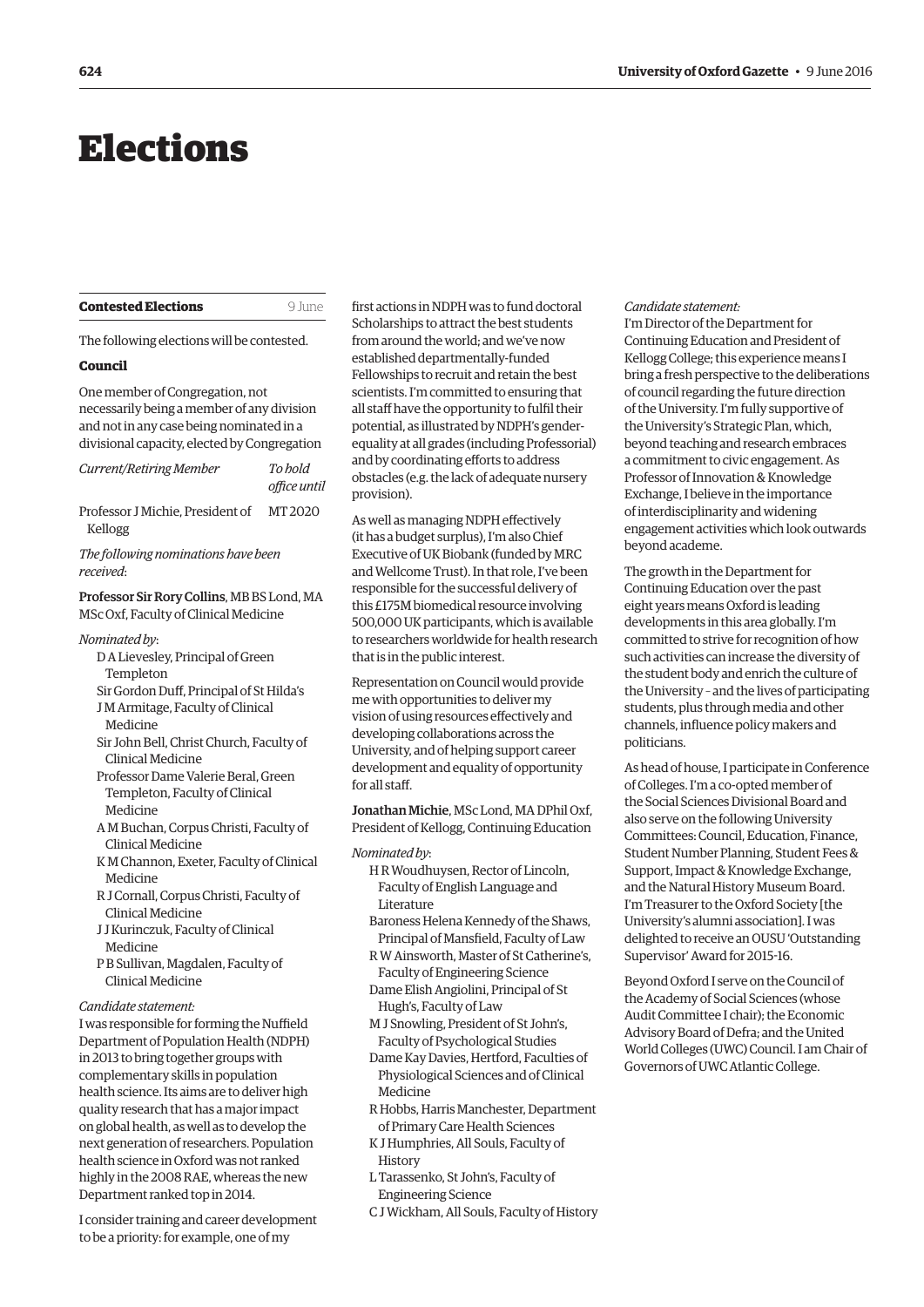# **Other Committees and University Bodies**

#### VISITORS OF THE ASHMOLEAN MUSEUM

One member of Congregation elected by Congregation

| Current/Retiring Member  | To bold<br>office until |
|--------------------------|-------------------------|
| Sir Mark Jones, St Cross | MT 2018                 |

*The following nominations have been received*:

David W Griffiths, BA PhD Durh, MA status Oxf, Fellow of Kellogg, Sub-faculty of Archaeology

#### *Nominated by*:

- T C Buchanan, Kellogg, Faculty of History C W R Davies, Kellogg, Faculty of Social Studies
- H F Hamerow, St Cross, Faculty of
- History, Sub-faculty of Archaeology A B Hawkins, Faculty of History
- M P Smith, Kellogg, Oxford University Museum of Natural History
- A I Wilson, All Souls, Faculty of Classics, Sub-faculty of Archaeology

#### *Candidate statement:*

I am Reader and Director of Studies in Archaeology at the Department for Continuing Education (OUDCE), and also the department's Director of Research. In the past I have worked as a professional archaeologist and held a previous lecturing position at UCL. I am a medievalist and have published widely in the field of Anglo-Saxon and Viking studies. Much of my research has centred upon museum collections. The role of the Ashmolean Museum in the University and beyond is of great interest to me. I believe as a Visitor I can contribute an important perspective informed by 16 years of teaching and supervising part-time and professional students at Oxford.

OUDCE (Public Programmes Division) has 14,487 student enrolments across a range of humanities and social science courses (including history, art and architectural history and archaeology). 1476 of these are studying archaeology, which embraces heritage, professional, landscape, material culture, classical and ancient historical themes. The OUDCE Archaeology Programme makes regular use of the Ashmolean's displays and collections, and museum staff teach and co-ordinate conferences and day-schools. In addition, I am PI of a major HLF-funded archaeological project based on volunteer participation in East Oxford. Over 600 members of the local community have participated and received training in research techniques. As well as

excavations and surveys in East Oxford, the project has done pioneering work in connecting the city community to the Ashmolean's collections through sustained and planned group workshops, undertaken with the co-operation of curatorial staff.

Minhyong Kim, MA Oxf, PhD Yale, Fellow of Merton, Faculty of Mathematics

#### *Nominated by*:

- R A McCabe, Merton, Faculty of English Language and Literature
- D J Paterson, Merton, Faculty of Physiological Sciences
- J R W Prag, Merton, Faculty of Classics
- S W Saunders, Merton, Faculties of
- Physics and of Philosophy
- A Schekochihin, Merton, Rudolf Peierls Centre for Theoretical Physics

#### *Candidate statement:*

I should apologise first that I have no prior practical credentials for this kind of a position to offer other than the rather distant work as a board member of the International Centre for Mathematical Sciences in Edinburgh. However, since arriving at Oxford 5 years ago, I've been a great enthusiast for the museum and its mission. I regularly attend its exhibits and lectures, and have a particular interest in the outreach component of university museums. I collaborated briefly in 2014 with former curator Senta German on an outreach project for students on geometry and art (sadly interrupted by Senta's departure), and would like to create more such opportunities in the future. In a related vein, I have been maintaining a number of dialogues with artists interested in science and mathematics, and gave a plenary lecture at the 2014 Bridges conference on Mathematics, Music, Art, Architecture, Education, and Culture. It is hoped that the view of a devoted non-expert might be useful in the governance of the museum.

Professor Maggie Snowling, BSc Brist, MA Oxf, PhD Lond, President of St John's, Faculty of Psychological Studies

#### *Nominated by*:

- N G Shrimpton, Lady Margaret Hall, Faculty of English Language and Literature
- R R R Smith, Lincoln, Faculty of Classics, Sub-faculty of Archaeology
- A J Sturgis, Worcester, Ashmolean Museum of Art and Archaeology
- C T Whistler, St John's, Faculty of History

#### *Candidate statement:*

As a Head of House in Oxford I am passionate about academic excellence and committed to bringing the opportunities of Oxford to a more diverse community. I am

also a strong advocate of the importance of education not only for academic success but also for the well-being of society. I believe the collegiate University has a responsibility to reach out to a wide public and to ensure that all of its activities, cultural and academic, are accessible to everyone regardless of background and educational experience. My own research is at the interface of psychology and education. For many years I have worked on the nature and cause of children's problems with learning and in the past decade have been involved in conducting randomized trials to improve the reading and language of children with difficulties, including those who are socially and economically disadvantaged. If appointed as a Visitor to the Ashmolean I would be particularly interested in the museum's education programme and how this might continue to inspire children from the early years upwards as well as making a contribution to the University's outreach efforts by enriching curricula for secondary school students.

#### **Notes:**

Nominations in writing for the elections on 9 June, by four members of Congregation other than the candidate, were received by the Elections Office at the University Offices, Wellington Square, up to 4pm on 12 May.

Candidates were invited to include with their nomination forms a written statement of no more than 250 words, setting out their reasons for standing and qualifications for the office being sought. These statements [are now available online at www.admin.](www.admin.ox.ac.uk/elections/elections.shtml) ox.ac.uk/elections/elections.shtml and published in this issue of the *Gazette*. Voters may wish to wait until they have read these statements before returning their ballot papers.

Ballot papers have been sent out to members of Congregation. Completed ballot papers must be received by the Elections Office not later than **4pm on 9 June**.

For further information, please contact the Elections Officer [\(shirley.mulvihill@admin.](mailto:shirley.mulvihill@admin.ox.ac.uk) [ox.ac.uk\).](mailto:shirley.mulvihill@admin.ox.ac.uk)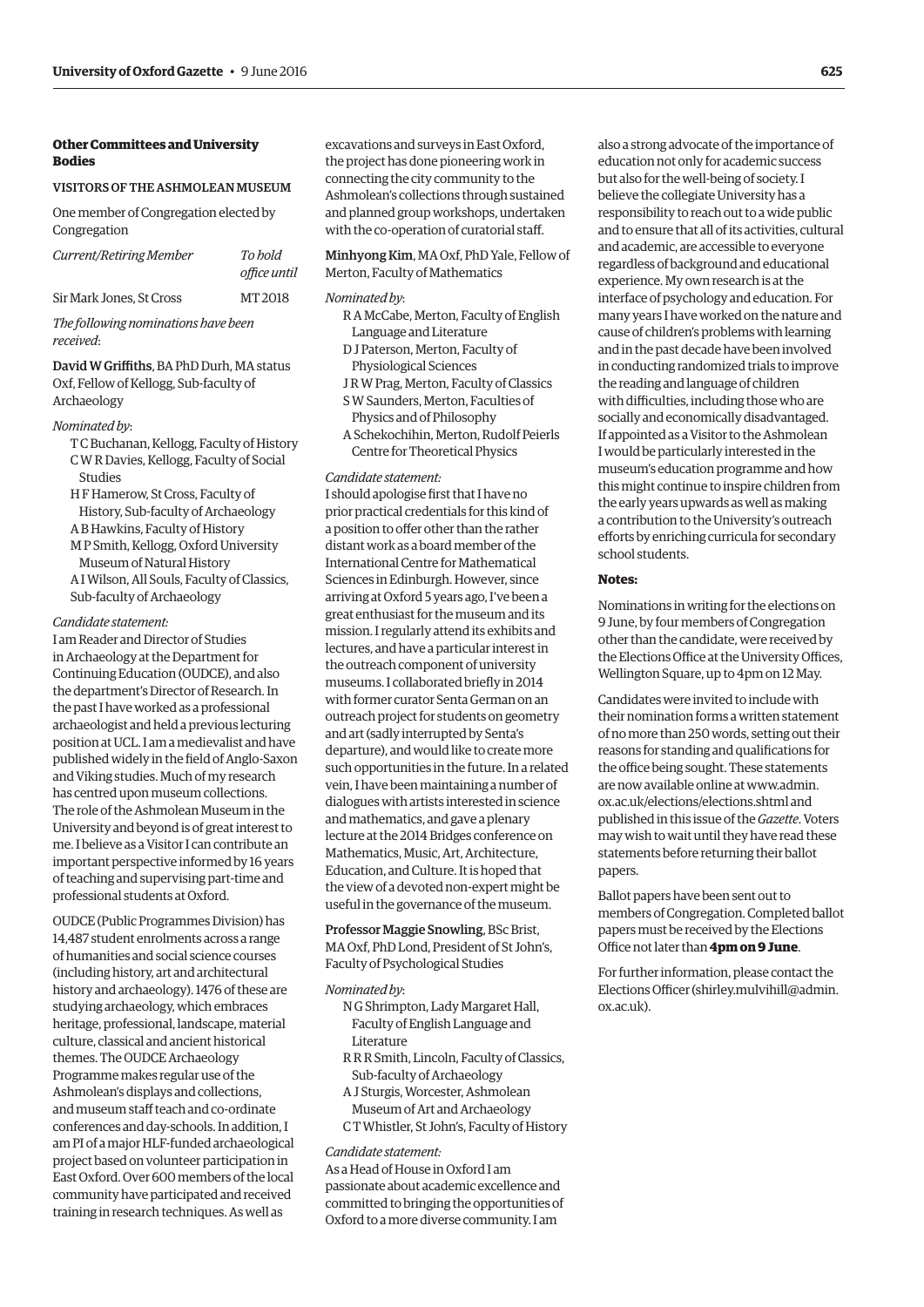<span id="page-15-0"></span>

| Elections | 28 July |
|-----------|---------|
|           |         |

Nominations for the election below will close at 4pm on 30 June.

#### **Prevent Steering Group**

Five persons elected by and from Congregation

| Current/Retiring<br>Member | To hold office until          |
|----------------------------|-------------------------------|
| [new position]             | HT 2017<br>(31 December 2016) |

The Prevent Steering Group was established to consider in detail how the University should respond, and give effect to, the statutory Prevent duty. Further information about the work of the group can be found [at: www.ox.ac.uk/staff/working\\_at\\_oxford/](www.ox.ac.uk/staff/working_at_oxford/policies_procedures/prevent-duty) policies\_procedures/prevent-duty.

For further information, please contact the Secretary [\(sarah.cowburn@admin.ox.ac.uk\).](mailto:sarah.cowburn@admin.ox.ac.uk)

#### **Notes:**

In accordance with part 3 of the resolution approved by Congregation on 31 May 2016, 'That the University's Prevent Steering Group be afforced with a minimum of five elected members of Congregation by 0th week MT 2016', Council has ordered an election for 28 July 2016. This election will be conducted under the regulations set out in Part 8 of Congregation Regulations 2 of 2002: www.admin.ox.ac.uk/statutes/ [regulations/529-122b.shtml#\\_Toc28141345.](www.admin.ox.ac.uk/statutes/regulations/529-122b.shtml#_Toc28141345) 

Nominations must be made in writing by four members of Congregation other than the candidate. They must be sent to the Elections Office, University Offices, Wellington Square, to arrive by **4pm on Thursday, 30 June**.

At least one nomination in respect of each candidate must be made on an official [nomination form \(available at www.admin.](www.admin.ox.ac.uk/elections/forms/index.shtml) ox.ac.uk/elections/ forms/index.shtml).

All candidates are asked to note the general requirements which apply to all committee members, as set out in Council Regulations 14 of 2002 (General Regulations of Council for Committees) [\(www.admin.ox.ac.uk/](http://www.admin.ox.ac.uk/statutes/regulations/519-122.shtml) [statutes/regulations/519-122.shtml\).](http://www.admin.ox.ac.uk/statutes/regulations/519-122.shtml) 

Candidates are invited to include with their nomination forms a written statement of no more than 250 words, setting out reasons for standing and qualifications for the office being sought. In the event of a contested election, these statements will be available online at [www.admin.ox.ac.uk/elections an](http://www.admin.ox.ac.uk/elections)d published in the *Gazette* dated 7 July.

Voters may wish to wait until they have read these notes before returning their ballot papers.

Ballot papers will be sent out to members of Congregation as soon as possible after the closing date for nominations. Completed ballot papers must be received by the Elections Office not later than **4pm on 28 July**.

For further information, please contact the Elections Office ([shirley.mulvihill@admin.](mailto:shirley.mulvihill@admin.ox.ac.uk) [ox.ac.uk\).](mailto:shirley.mulvihill@admin.ox.ac.uk) 

| Elections | 24 November |
|-----------|-------------|
|           |             |

Nominations for the elections below will close at 4pm on 27 October.

#### **Medical Sciences Divisional Board**

One person from the Department of Biochemistry and the Nuffield Department of Clinical Medicine who is also a member of the Faculty of Biochemistry, the Faculty of Clinical Medicine, the Faculty of Physiological Sciences or the Faculty of Psychological Studies, elected by the members of the Faculty of Biochemistry, the Faculty of Clinical Medicine, the Faculty of Physiological Sciences and the Faculty of Psychological Studies

| Current/Retiring Member                | To bold<br>office until |
|----------------------------------------|-------------------------|
| Professor Peter Ratcliffe,<br>Magdalen | MT 2017                 |

For further information, please contact the Secretary ([david.bryan@admin.ox.ac.uk\).](mailto:david.bryan@admin.ox.ac.uk)

#### **Board of the Faculty of Law**

One Official Member elected by all members of the faculty and from the persons qualified to be Official Members as per Regulation 10 of Council Regulations 19 of 2002

| Current/Retiring Member         | To bold<br>office until |
|---------------------------------|-------------------------|
| Professor Paul Craig, St John's | MT 2017                 |

For further information, please contact the Secretary ([charlotte.vinnicombe@law.ox.ac.](mailto:charlotte.vinnicombe@law.ox.ac.uk) [uk\).](mailto:charlotte.vinnicombe@law.ox.ac.uk)

#### **Notes:**

Nominations in writing for the elections on 24 November, by four members of Congregation other than the candidate, will be received by the Elections Office, University Offices, Wellington Square, up to **4pm on Thursday, 27 October**.

At least one nomination in respect of each candidate must be made on an official nomination form (availabl[e at www.admin.](www.admin.ox.ac.uk/elections/forms/index.shtml) ox.ac.uk/elections/ forms/index.shtml).

All candidates are asked to note the general requirements which apply to all committee members, as set out in Council Regulations 14 of 2002 (General Regulations of Council for Committees) ([www.admin.ox.ac.uk/](http://www.admin.ox.ac.uk/statutes/regulations/519-122.shtml) [statutes/regulations/519-122.shtml\). Cu](http://www.admin.ox.ac.uk/statutes/regulations/519-122.shtml)rrent members seeking re-election are also asked to check for specific restrictions on consecutive service.

Candidates are invited to include with their nomination forms a written statement of no more than 250 words, setting out reasons for standing and qualifications for the office being sought. In the event of a contested election, these statements will be available online at [www.admin.ox.ac.uk/elections an](http://www.admin.ox.ac.uk/elections)d published in the *Gazette* dated 10 November. Voters may wish to wait until they have read these notes before returning their ballot papers.

Ballot papers will be sent out to members of Congregation as soon as possible after the closing date for nominations. Completed ballot papers must be received by the Elections Office not later than **4pm on 24 November**.

For further information, please contact the Elections Office [\(shirley.mulvihill@admin.](mailto:shirley.mulvihill@admin.ox.ac.uk) [ox.ac.uk\).](mailto:shirley.mulvihill@admin.ox.ac.uk)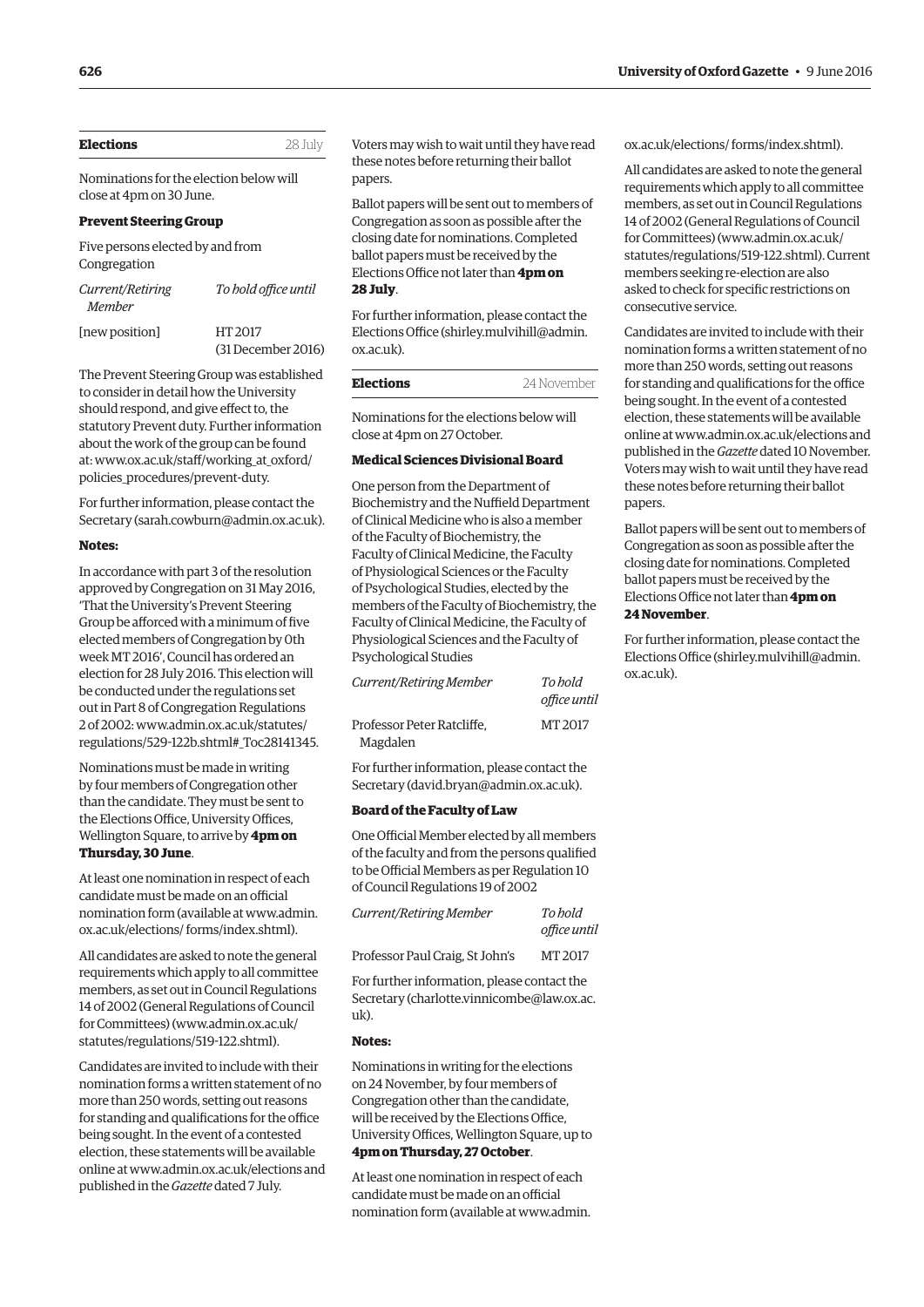# <span id="page-16-0"></span>Advertisements

#### **Advertising enquiries**

*Email*: [gazette.ads@admin.ox.ac.uk](mailto:gazette.ads@admin.ox.ac.uk) *Telephone*: 01865 (2)80548 *Web*[: www.ox.ac.uk/gazette/](www.ox.ac.uk/gazette/classifiedadvertising) classifiedadvertising

### **Deadline**

Advertisements are to be received by **noon on Wednesday** of the week before publication (ie eight days before publication). Advertisements must be submitted online.

#### **Charges**

Commercial advertisers: £30 per insertion of up to 70 words, or £60 per insertion of 71–150 words.

Private advertisers: £20 per insertion of up to 70 words, or £40 per insertion of 71–150 words.

Advertisements which are placed only in the online edition of the *Gazette* are reduced to £20 per insertion for commercial advertisers and £10 per insertion for private advertisers for 70-word advertisements (or £40 and £30 respectively for 150-word advertisements).

See our website for examples of whether an advertisement is considered commercial [or private: www.ox.ac.uk/gazette/](www.ox.ac.uk/gazette/classifiedadvertising) classifiedadvertising.

#### **Online submission and payment**

Advertisements must be submitted and paid for online, using a credit card or debit card, through a secure website. For details, see [www.ox.ac.uk/gazette/classifiedadvertising.](http://www.ox.ac.uk/gazette/classifiedadvertising)

# **Extracts from the terms and conditions of acceptance of advertisements**

#### *General*

1. Advertisements are accepted for publication at the discretion of the editor of the *Gazette*.

*Note*. When an advertisement is received online, an acknowledgement will be emailed automatically to the email address provided by the advertiser. The sending of this acknowledgement does not constitute an an acceptance of the advertisement or an undertaking to publish the advertisement in the *Gazette*.

2. The right of the *Gazette* to edit an advertisement, in particular to abridge when necessary, is reserved.

3. Advertisements must be accompanied by the correct payment, and must be received by the deadline stated above. *No refund can be made for cancellation after the acceptance of advertisements*.

4. Once an advertisement has been submitted for publication, no change to the text can be accepted.

5. Voucher copies or cuttings cannot be supplied.

#### *Charges*

6. Two separate charging arrangements will apply, for commercial and private advertisers. The rates applicable at any time will be published regularly in the *Gazette*, and may be obtained upon enquiry. The rates, and guidance on applicability of each rate, are also available online.

The editor's decision regarding applicability of these rates to an individual advertiser will be final.

## *Disclaimer*

**7. The University of Oxford and Oxford University Press accept no responsibility for the content of any advertisement published in the** *Gazette***. Readers should note that the inclusion of any advertisement in no way implies approval or recommendation of either the terms of any offer contained in it or of the advertiser by the University of Oxford or Oxford University Press.**

#### *Advertisers' Warranty and Indemnity*

**13. The advertiser warrants:**

**(i) Not to discriminate against any respondents to an advertisement published in the** *Gazette* **on the basis of their gender, sexual orientation, marital or civil partner status, gender reassignment, race, religion or belief, colour, nationality, ethnic or national origin, disability or age, or pregnancy.**

(ii) That the advertisement does not contravene any current legislation, rules, regulations or applicable codes of practice.

(iii) That it is not in any way illegal or defamatory or a breach of copyright or an infringement of any other person's intellectual property or other rights.

*You are advised to view our full Terms and Conditions of acceptance of advertisements. Submission of an advertisement implies acceptance of our terms and conditions, which may be found at www.ox.ac.uk/gazette/ [classifiedadvertising, and may also be obtained](www.ox.ac.uk/gazette/classifiedadvertising)  on application to Gazette Advertisements, Public Affairs Directorate, University Offices, Wellington Square, Oxford OX1 2JD.*

#### **Publication in online** *Gazette*

16. Unless the advertiser stipulates otherwise, all advertisements will be published in the online *Gazette* in addition to the printed *Gazette*. At the time of submission of an advertisement, the advertiser may stipulate that he or she does not wish the advertisement to be included in the online *Gazette*. This stipulation: (i) must be made at the time of submission of the advertisement; (ii) cannot later be altered; (iii) will apply to all instances of publication of an advertisement arranged at the time of submission of that advertisement. Please note that advertisements form part of the online *Gazette* as published and cannot be removed or amended after publication.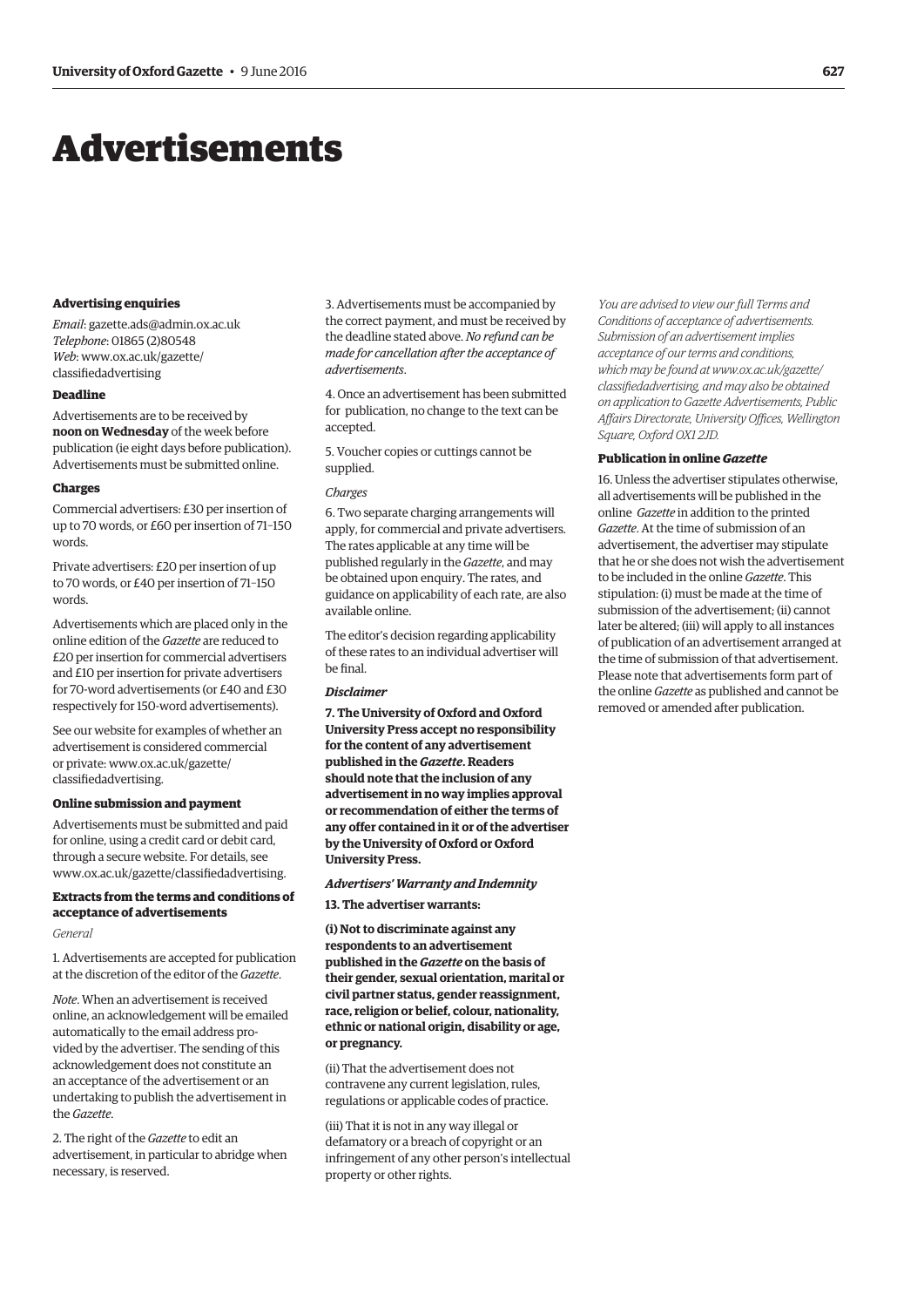# **Miscellaneous**

#### **Arts Festival**

**Oxford Festival of the Arts**: 17 Jun–2 Jul 2016. A two-week celebration of culture and the arts in venues throughout Oxford featuring talks, performances and workshops for all the family across the fields of music, theatre, art, literature, comedy and film. Festival guests include Sam Mendes, Ben Okri, John Simpson, Maggi Hambling, Alastair Sooke, the Tallis Scholars, Shappi Khorsandi, Roderick Williams and Will Gompertz. Visit [www.](http://www.artsfestivaloxford.org) [artsfestivaloxford.org for](http://www.artsfestivaloxford.org) details.

#### **Choir concert**

**Thame Chamber Choir**, directed by Duncan Aspden, will perform 'Angels and Light' at 7.30pm on 18 Jun at Exeter College. Includes music by Brahms, Mendelssohn, Byrd and Tallis. Tickets: £12, concessions £10, under 16s free. Available on the door. More information: [info@thamechamberchoir.org.](mailto:info@thamechamberchoir.org)

#### **Research participants sought**

**Are you interested in taking part in clinical research?** We are running a clinical study looking at how steroids and insulin work in healthy male volunteers. If you are interested in taking part please contact [01865 857202 or email sue.beatty@ocdem.](mailto:sue.beatty@ocdem.ox.ac.uk) ox.ac.uk at the Oxford Centre for Diabetes, Endocrinology and Metabolism, Churchill Hospital. We will reimburse any travel costs and offer compensation for your time and inconvenience.

**Trial of TB vaccines** in healthy adults: we are looking for volunteers in the Oxford area for a trial comparing BCG when given as an injection with BCG given as an aerosol. If you are aged 18–50, in good health, have never received BCG and have not taken part in a trial where TB vaccines have been used, you may be eligible to participate. To find out more, visit: [https://www.trialspark.com/trials/tb041.](https://www.trialspark.com/trials/tb041)

**Oxford's Department of Psychiatry** is looking for healthy volunteers aged 18–40 to participate in a study investigating how antidepressants change the processing of emotions in people with different personality traits. The study involves receiving a 4-week treatment with a common antidepressant or placebo (Ethics Ref: NRES Oxford B 12/ SC/0118). To assess whether your personality profile matches our study objectives, please fill in the questionnaire that you can find [following this link: http://tinyurl.com/](http://tinyurl.com/researchproject-aep) researchproject-aep.

# **Oxford University Newcomers' Club**

**The Oxford University Newcomers' Club** at the University Club, 11 Mansfield Rd, OX1 3SZ, welcomes the wives, husbands or partners of visiting scholars, of graduate students and of newly appointed academic members of the

University. We offer help, advice, information and the opportunity to meet others socially. Informal coffee mornings are held in the club every Wednesday 10.30–12 (excluding the Christmas vacation). Newcomers with children (0–4) meet every Fri in term 10.15–11.45. We have a large programme of events including tours of colleges, museums and other places of interest. Other term-time activities include a book group, informal conversation group, garden group, antiques group, opportunity to explore Oxfordshire and an opportunities in Oxford group. Visit our website: [www.](http://www.newcomers.ox.ac.uk) [newcomers.ox.ac.uk.](http://www.newcomers.ox.ac.uk)

#### **Antiques**

**Antique furniture warehouse** at Warpsgrove, near Chalgrove, 10 miles from Oxford. More than 1,500 items of antique furniture. All periods and styles from 1640 to 1940 at sensible prices. Also decorative, interesting and unusual items. Open Tues–Fri, 10am–5pm; other times by appointment. Majority of stock is sold in good original condition to home and overseas trade buyers. Tel: 07710 561505. Email: [rupertsantiques@aol.com. W](mailto:rupertsantiques@aol.com)eb: [www.](http://www.RupertHitchcoxantiques.co.uk) [RupertHitchcoxantiques.co.uk.](http://www.RupertHitchcoxantiques.co.uk) 

## **Restoration and conservation of antique furniture**

**John Hulme** undertakes all aspects of restoration. 30 years' experience. Collection and delivery. For free advice, telephone or write to the Workshop, 11A High St, Chipping Norton, Oxon, OX7 5AD. Tel: 01608 641692.

### **Sell your unwanted books**

# **We buy academic and non-academic used books**. If you are moving office or home, leaving the University or just need more space, we can help. We are most interested in arts, history and social sciences and also buy classical or jazz CDs. Good prices paid for large or small collections and we collect from anywhere in the Oxford area. Please contact [Ross on 07720 288774 or bd@beadledavies.](mailto:bd@beadledavies.co.uk)

#### **Services offered**

co.uk.

**Big or small, we ship it all**. Plus free pick up anywhere in Oxford. Also full printing services available (both online and serviced), 24-hour photocopying, private mailing addresses, fax bureau, mailing services and much more. Contact or visit Mail Boxes Etc, 266 Banbury Rd, Oxford. Tel: 01865 514655. Fax: 01865 514656. Email: [staff@mbesummertown.co.uk.](mailto:staff@mbesummertown.co.uk)  Also at 94 London Rd, Oxford. Tel: 01865 [741729. Fax: 01865 742431. Email: staff@](mailto:staff@mbeheadington.co.uk) mbeheadington.co.uk.

**Oxford's low-cost packing and shipping experts**. Lowest price rates guaranteed for University students, staff and departments, plus free boxes and collection for all shipments. Whether clothing, books, computers, fragile laboratory equipment, musical instruments, rowing oars, valuable paintings or other household items, we specialise in custom packing, storage and worldwide delivery by road, sea and air. Pack & Send, 3 Botley Rd, Oxford, OX2 0AA. Tel: 01865 260610. Email: [oxford@packsend.co.uk.](mailto:oxford@packsend.co.uk)

#### **Succeed with hypnotherapy**. The

subconscious mind is the single greatest goal achievement agency known to humankind. Your subconscious mind is doing exactly what it's been conditioned to do right now and your life isn't a rehearsal. Hypnotherapy is the key to unleashing the tremendous power of your subconscious mind. If you'd like your subconscious mind to do more for you, visit us n[ow at oxfordhypnotherapyclinic.co.uk for](http://www.oxfordhypnotherapyclinic.co.uk)  more information.

#### **Tuition offered**

**Classicist offers summer tutorials** in Latin, Greek and Ancient Literature. I specialise in adult tuition, including those refreshing their classics or learning the languages for scholarly purposes, and have excellent references and testimonials available. I am Oxford based and offer Skype or telephone tutorials for those at a distance. To discuss, please email [neilsewellrutter@btinternet.com.](mailto:neilsewellrutter@btinternet.com)

#### **Situations vacant**

**Part-time babysitter/nanny** needed for the month of Jul to look after 8-year-old daughter. Please contact me at [cpcarlarne@gmail.com.](mailto:cpcarlarne@gmail.com)

#### **Houses to let**

**Central/west Oxford**: renovated Victorian mid-terrace house (recently decorated and carpeted), 3 double bedrooms, 2 full bathrooms, sitting room, fireplace, dining room, modern kitchen. Furnished, new gas combi-boiler, small back garden. 5 mins' walk to centre, colleges, station, schools, riverside. Friendly neighbourhood. £1,395 pcm, available Aug. Best suited for visiting academics, couple or family. No pets, no smoking please. Contact Prof A Kahane: 0208 8926263; 07799 418141; 07527 155529; [ahuvia.kahane@rhul.ac.uk.](mailto:ahuvia.kahane@rhul.ac.uk)

**Charming 3-bedroom house** tucked away on the edge of Iffley village in Oxford (OX4) available from 1 Aug. 2 living rooms, sit-down kitchen, sunny patio, charming back and front gardens, large garage plus ample private parking. Recently redecorated. Secluded location in quiet, friendly neighbourhood convenient for the river, town centre, local and London transport. £1,600 pcm plus council tax [and utility bills. Contact: oxfordhousetorent@](mailto:oxfordhouserent@gmail.com) gmail.com.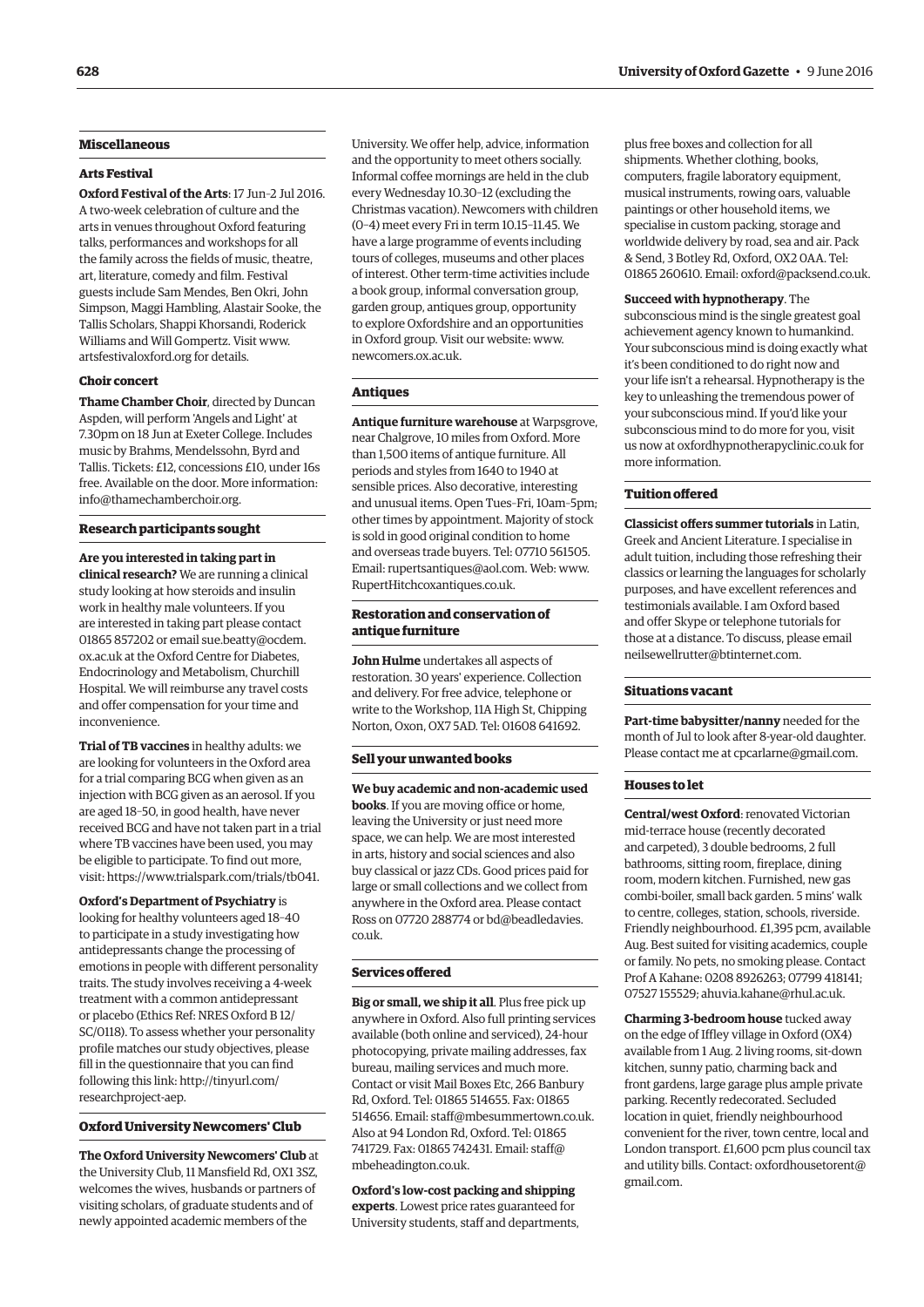# **Flats to let**

**Headington** – 2-bed flat to let. Unfurnished flat on first floor of a gated development. Living room with sliding glass doors to small balcony. Kitchen with fridge/freezer, washer/ drier, electric oven and gas hob. Double and single bedrooms with built-in wardrobes. Bathroom with shower over bath. Gas c/h. Designated parking space. Good access to London Rd. Non-smokers. Available 7 Jul: [£1,000 pcm. Contact marymarzillier@gmail.](mailto:marymarzillier@gmail.com) com for information and photos.

**Summertown**: 2 bed plus study, top-floor flat available late Jul in very desirable location. Available part-furnished or unfurnished. New fully fitted kitchen and bathroom. Very well presented. Near main bus routes. £1,600 pcm plus council tax and utilities. For careful and caring tenants. No children or pets. Strictly non-smokers only. Deposit and references required. Suit academic/professionals. Tel: 07753 692658 or email: [jde222@outlook.com.](mailto:jde222@outlook.com)

**Cowley, Reliance Way**: 2-bedroom/ 2-bathroom first-floor flat available Jul. Available part-furnished or unfurnished. Very presentable in modern development. Near main bus routes. One parking space plus secure bicycle shed. £1,300 pcm plus council tax and utilities. For careful and caring tenants. No children or pets. Strictly non-smokers only. Deposit and references required. Suit academic/professionals Tel: 07753 692658 or email: [jde222@outlook.com.](mailto:jde222@outlook.com)

## **Accommodation offered**

#### *Graduate Accommodation Office*

The Graduate Accommodation Office provides affordable accommodation to full-time graduate students of the [University. Please see www.admin.ox.ac.](www.admin.ox.ac.uk/graduateaccommodation) uk/graduateaccommodation. Academic visitors, staff and part-time students may wish to register for Student Pad, a website where private landlords advertise for tenants associated with the University: [www.oxfordstudentpad.co.uk.](http://www.oxfordstudentpad.co.uk)

**scottfraser** – market leaders for quality Oxfordshire property. Selling, letting, buying, renting, investing – we are here to help. Visit [www.scottfraser.co.uk fo](http://www.scottfraser.co.uk)r more information or call: Headington sales: 01865 759500; Summertown sales: 01865 553900; East Oxford sales: 01865 244666; Witney sales: 01993 705507; Headington lettings: 01865 761111; Summertown lettings: 01865 554577; East Oxford and student lettings: 01865 244666; Witney lettings: 01993 777909.

# **Accommodation sought**

#### *University Accommodation Office*

Landlords – do you have a spare room, flat or house to let? Oxford University Accommodation Office seeks all types of short- and long-term accommodation for students, academic visitors, postdocs and members of the University. Our Studentpad software allows landlords to quickly advertise properties online, amend details and upload photos. See: www.admin. [ox.ac.uk/accommodation/landlord. For](www.admin.ox.ac.uk/accommodation/landlord)  information: 01865 280923.

**Wanted: house to rent for 2 weeks**. Retired Australian academic and family, coming to England for London wedding of a son (Oxford graduate), wish to rent 4-bedroom furnished house for 2 weeks (19 Sept–3 Oct 2016) as close to an Oxford Tube bus stop as possible. Hoping for some period charm. Ideally, no television; piano welcome, but understand can't have [everything! Please email: libbyjones596@](mailto:libbyjones596@gmail.com) gmail.com.

## **Self-catering apartments**

**Righton**, founded in 2001 as OxfordShortlets, is an independent letting agent offering properties for long-term let together with serviced apartments and shortlet accommodation in Oxford and the surrounding county. Righton properties are selected to be close to local amenities, transport links and businesses. We cater for professionals, groups or families visiting Oxford for holiday or business purposes. Tel: 01865 318594. Fax: 01865 511[010. Email: stay@](mailto:stay@rightongroup.co.uk) rightongroup.co.uk. [Web: rightonproperty.](www.rightonproperty.co.uk) co.uk.

**Visiting Oxford?** Studio, 1-, 2- and 3-bed properties conveniently located for various colleges and University departments. Available from 1 week to several months. Apartments are serviced, with linen provided and all bills included. Details, location maps and photos can be found on our website at [www.](http://www.shortletspace.co.uk) [shortletspace.co.uk. Co](http://www.shortletspace.co.uk)ntact us by email on [stay@shortletspace.co.uk or](mailto:stay@shortletspace.co.uk) call us on 01993 811711.

**Sunny north Oxford studio apartment** with parking available for short/medium-term lets, ideal for 1 person. Immaculate newly built with French doors opening onto south-facing garden. Wi-Fi/TV provided. Lounge/dining area, fully equipped kitchenette with fridge/ freezer/hob/microwave. Separate access with own hallway including washer/drier, beautiful bathroom with shower. Fresh linen regularly, £60 per night, bills included, minimum 3 nights. £25 surcharge for second person.

Email: [enquiries@studioflatnorthoxford.](mailto:enquiries@studioflatnorthoxford.com) com. Tel: 0044 (0)7764 574700. Web: [www.](http://www.studioflatnorthoxford.com) [studioflatnorthoxford.com.](http://www.studioflatnorthoxford.com)

#### **Holiday lets**

**Midhurst**. Romantic, primitive, 2-bedroom gamekeeper's cottage up a muddy farm track in national park at the foot of the South Downs. Open fire, polished floor, simple kitchen; dishwasher, washing machine; broadband, no TV, large study. On own 190-acre organic farm – woods, valleys, river, bluebells, deer. Available weekends; discounts for junior academics. Pictures at [www.](http://www.wakehamfarm.com) [wakehamfarm.com or](http://www.wakehamfarm.com) em[ail haroldcarter@](mailto:haroldcarter@mac.com) mac.com.

**Cornwall**, cottage and restored chapel in quiet hamlet on South-west Coastal Footpath within 100m of the sea and minutes from Caerhays and Heligan. Each property sleeps 6. Comfortably furnished, c/h, wood burner and broadband. Ideal for reading, writing, painting, walking, bathing, bird watching. Beautiful beach perfect for bucket and spade family holidays. Short winter breaks available from £250. Tel: 01865 558503 or 07917 864113. Email: [gabriel.amherst@btconnect.com. Se](mailto:gabriel.amherst@btconnect.com)e: [www.cornwallcornwall.com.](http://www.cornwallcornwall.com)

#### **Choose from over 11,000 holiday villas**

and apartments in Spain with Clickstay. We make it easy for you to make the perfect choice with our verified renter reviews and a dedicated customer services team. You can choose from modern apartments in Mallorca to whitewashed traditional fincas in Tenerife from just £73 pw! Many of our rental properties have private pools, sea views and large gardens with BBQ facilities. See: [www.](http://www.clickstay.com/spain) [clickstay.com/spain.](http://www.clickstay.com/spain)